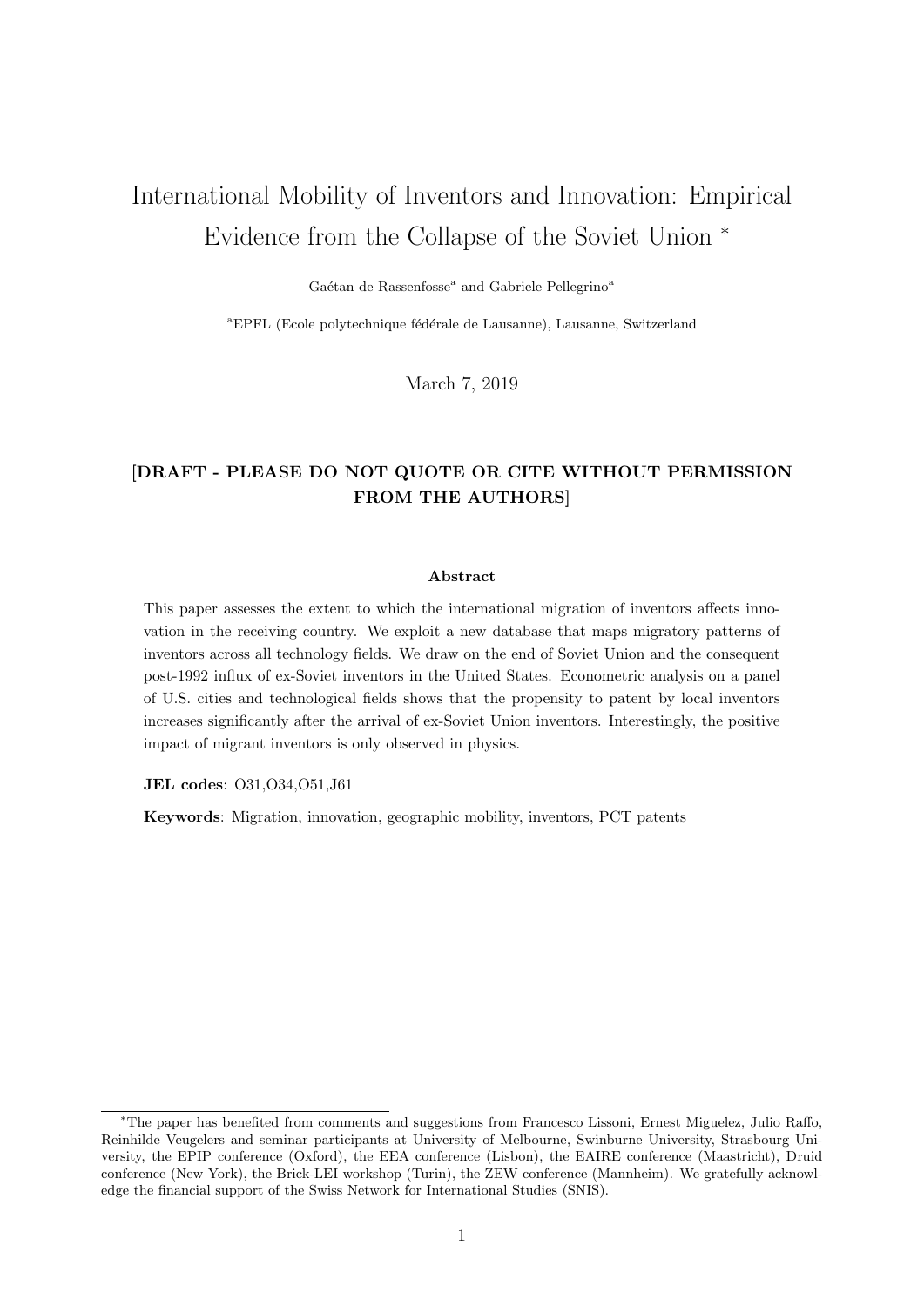## 1 Introduction

The international migration of skilled workers is a relevant phenomenon that may cause profound economic and societal effects. Skilled immigrants workers may bring new ideas, complementary skills and workforce diversity, in turn boosting productivity and innovation in the host country, which will ultimately translate into economic growth (see Romer, 1994). This may not be the case, however, in particular if immigrant inventors crowd out natives.

The policy debate on these topics is particularly vibrant in the United States, a country where high-skilled immigrants have always played a central role in the implementation and diffusion of technology (see Kerr and Lincoln, 2010). Indeed, as emerged from the 2008 Current Population Survey, immigrants represent 16 percent of the U.S. workforce with a bachelor's degree and account for 29 percent of the growth in this workforce during the period 1995-2008 (ibidem, pag. 4).

The U.S. government has traditionally been particularly prone to propose and put into effect policies aimed at attracting the brightest minds. At the beginning of 2015 the Congress has approved the bipartisan bill 'Immigration Innovation Act' whose main aim is to drastically increase the number of available H1B visas for temporary high-skilled workers.<sup>1</sup> The implementation of this measure has been characterized by contrasting receptions. On the one hand, many business leaders considered this measure an important first step in the direction of further increasing the number of foreign born high-skilled workers. On the other hand, opponents claim that skilled immigration is already too high and represents a threat for native workers (Lee, 2015).

This intense policy debate is clearly reflected by the contrasting and scant empirical evidence on the subject. Indeed, a handful of recent empirical studies have tried to document the effect of the mobility of high-skilled workers in diffusing knowledge and ideas by exploiting supply shocks generated by natural experiments provided by historical events.

Waldinger (2010) uses data on the dismissal of professors and scientists during the nazi German period to examine the productivity of Ph.D. that were left behind when superstars scientists left the country. He finds that dismissals had a considerable negative effect on doctoral students outcomes. More recently, the same author finds that departments located in Germany with dismissals also experienced a strong and long-term decline in research output (Waldinger, 2016). Furthermore, he provides evidence that the negative effect was mainly caused by a drop in the quality of hires rather than by a pure localized productivity spillovers (Waldinger, 2012). Using the same natural experiment, but analysing a different outcome variable, Moser et al. (2014) show that innovations by German-Jewish immigrants had a significant effect on the rate of innovation of US-born inventors. Borjas and Doran (2012) evaluate the impact of the influx of ex-Soviet mathematicians to the United States on the productivity of native U.S. mathematicians. Their results point to a consistent descrese in the publication rates for natives workers in subfields with an higher level of overlap with ex-Soviet mathematicians. The authors link these results to an increase in the competition in the mathematics labor and publications market. Similarly, Ganguli (2015) finds that the influx of ex-Soviet Union scientists in the U.S. increases the number of citations to Soviet-era papers by native in their new locations.

Finally, Azoulay et al. (2010) report evidence on a sharp decrease in productivity of coauthors

<sup>1</sup>For more details on the Immigration Innovation Act see https://www.congress.gov/bill/114th-congress/senatebill/153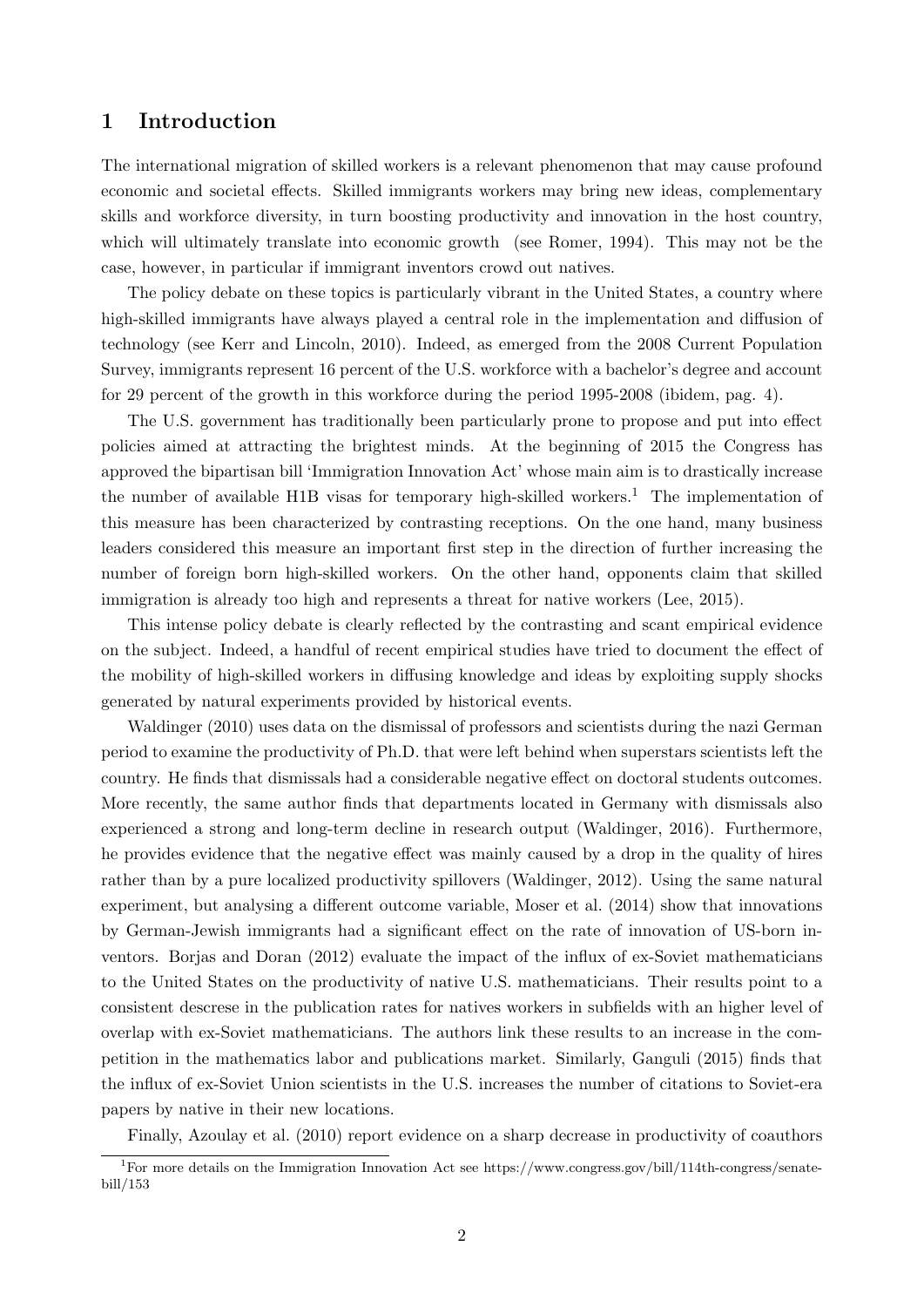of superstar scientists in biological labs after the unexpected death of the superstars.

It is therefore clear, that this increasingly growing literature provides mixed evidence about the role played by the human capital externalities -captured by the mobility of high-skilled workersin contributing to the creation and diffusion of knowledge. Borjas and Doran (2015), provide an interesting explanation of these discordant empirical evidence. They advocate that the diverse natural experiments may actually measure the knowledge spillovers originated by supply shocks in three conceptually distinct dimensions: the space of ideas, the geographic location and the collaboration network. Accordingly, the relevance of the human capital spillovers is determined by the nature of the space as well as by the intrinsic quality of the single actors involved. A supply shock in any specific space may generate both spillover and competition effects, and each of these contrasting forces might diverge in intensity according to the typology of space considered. The observed empirical results would therefore represent the net impact of these two contrasting forces.

Against this background, the present paper's objective is to bring new and robust evidence on this growing and mixed literature. Specifically, we provide an empirical evaluation of the extent to which the international mobility of foreign-born skilled workers boost the innovation activity of the host country through the diffusion and spread of new ideas and knowledge.

Unlike most of the extant literature, our focus is on a specific category of skilled workers who contribute directly to the innovation capacity of a country, namely inventors. As documented by Docquier and Rapoport (2009), there is a considerable heterogeneity among skilled workers which is certainly worth exploring. However, the majority of the extant empirical literature has made use of datasets that collects information on tertiary educated labor force in general, only rarely providing evidence on specific groups of skilled workers, such as PhD holders and IT engineers (Docquier and Rapoport, 2009), doctors (Bhargava et al., 2011), scientists and academic researchers (Waldinger, 2010, 2012; Borjas and Doran, 2012; Franzoni et al., 2014; Ganguli, 2015) and inventors (Miguelez and Fink, 2013; Moser et al., 2014; Breschi et al., 2015). On the contrary, this paper will draw on a recently developed, and largely underexploited, bilateral worldwide dataset which collects relevant information on the international mobility of inventors for both developed and developing economies (Miguelez and Fink, 2013). By making use of this novel and rich data source we provide new empirical evidence on the actual role played by foreign-born inventors in bringing new ideas and in contributing to the diffusion of knowledge in the United States.

Indeed, the contribution of foreign-born inventors to the innovation activity of the host country may manifest itself in other ways than through the quantity of patents. Skilled immigrants may provide an equally relevant (indirect) contribution by means of positive spillovers on fellow workers. Since migrant inventors have a background that is presumably different from that of their native counterparts, they may generate spillovers that could affect the productivity of native inventors in directions that are less familiar to them (see Moser et al., 2014, for evidence using historical data). Taking into account these aspects, the objective of this paper is to provide an empirical assessment of whether and to what extent an influx of foreign-born inventors affects the productivity of native inventors.

In order to gather identification to our research questions, we follow Borjas and Doran (2012) and Ganguli (2015) and draw from the end of the Soviet Union and the consequent disproportionate influx of immigrant inventors to the United States.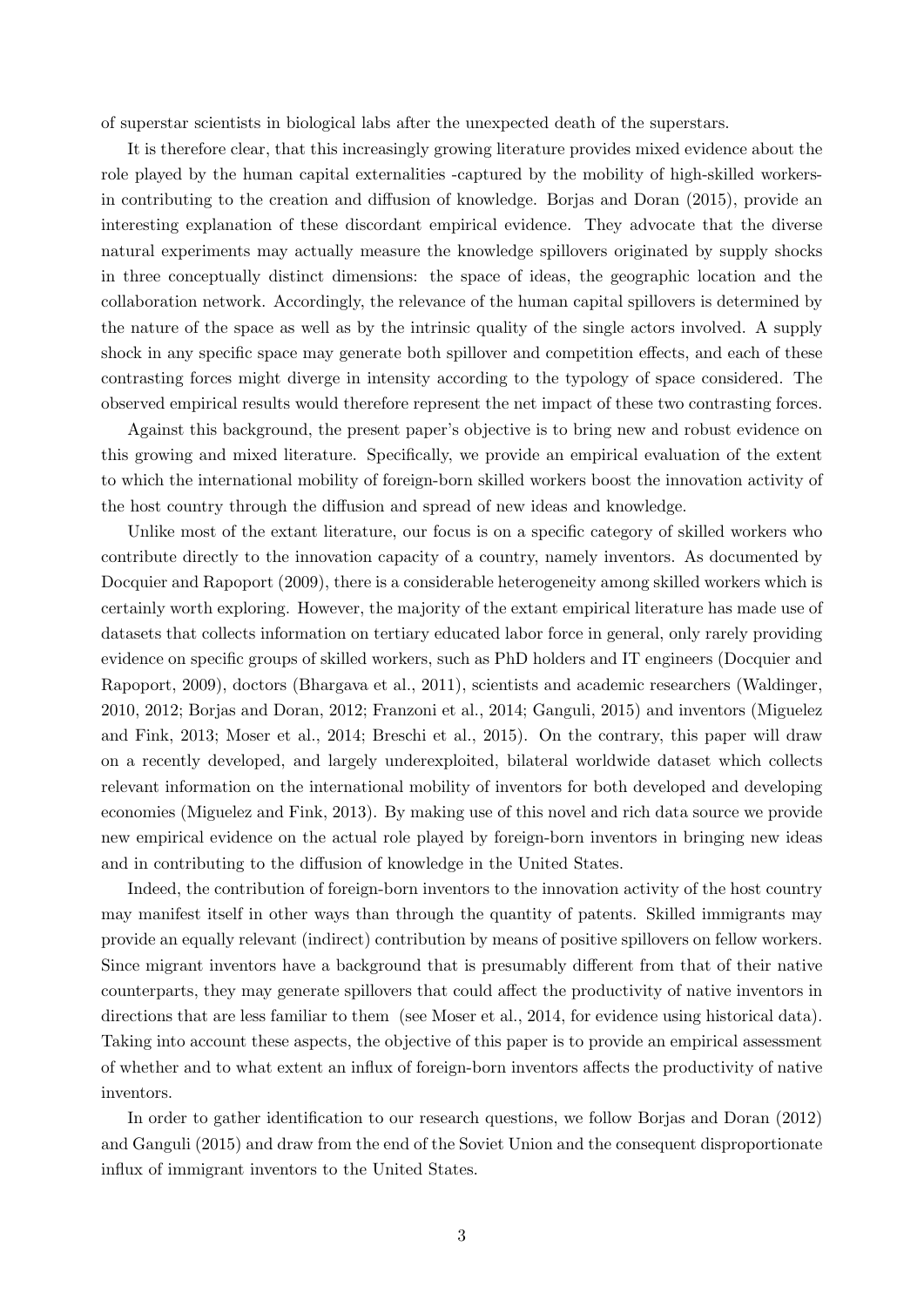Before the collapse of the Soviet Union, there were very limited opportunities for researchers and scientists to interact with the 'Western world'. Consequently, Soviet scientists and engineers specialized in technological fields rather different from those in which U.S. inventors were more specialized, and many of them emigrated, with the United States as the main destination Country. As we document in the next Sections, some cities/technological fields were marginally affected by the inflow of Soviet inventors, whilst others were exposed to an unexpected major surge of new high-skilled workers, inventors and ideas. We therefore exploit this considerably high geographical and technological variation in the number of immigrant inventors to correct for some potential endogenity issues.

To this aim we construct a dataset of U.S. granted patents at city, IPC technological classes and year level and the correspondent number of patents with at least one ex-Soviet Union inventor. We therefore jointly consider two relevant dimensions through which the knowledge brought by immigrant inventors may diffuse to the incumbents, namely the space of ideas and the geographic location.

In order to correct for some possible endogeneity concerns, we then employ instumental variable techniques based on the idea of the supply-push instrument proposed by Card (2001). The basic exclusion restriction behind the use of this instrument is that the historical immigrant communities and enclaves are relevant in determining the location choices of the immigrant, while it should not have an impact on the level and quality of innovation at city/technological field level.

Estimation results point to a positive and large contribution of immigrant inventors on the level of innovation in the United States. Technological fields regression analyses point to a particular important role played by ex-Soviet Union inventors in boosting the productivity of native inventors that are active in physics.

The rest of the paper is organized as follow. The next section provides background information about the Soviet Science System and the mechanisms of immigration after the end of the Soviet Union, Section 3 describes the construction of the dataset, Section 4 outlines our empirical strategy, Section 5 presents the main results and Section 6 concludes.

## 2 Historical background

As pointed out by Graham (1993), since its inception, the Soviet Union government has always attached great importance to science and technology. Starting from the 1920s, a considerable amount of financial resources was devoted to education and research. Large portions of the population that during the czarist regime were completely excluded from any kind of higher education were, now, stimulated to attain it. Moreover, contrary to general belief, in its early years, the Soviet science system was characterized by an high level of internationalization and openness. Indeed, the Soviet Union State understood the importance of interacting with the international scientific community and promoted study periods abroad for Soviet researcher as well as welcomed international visitors at Soviet laboratories. The main aim was to establish and create new scientific networks, to consolidate old ones and to elevate the level of Soviet Science to Western standards.

This inclusive attitude, changed dramatically from the early 1930s as a consequence of different circumstances. Firstly, the Soviet State extensively promoted the involvement of scientists in the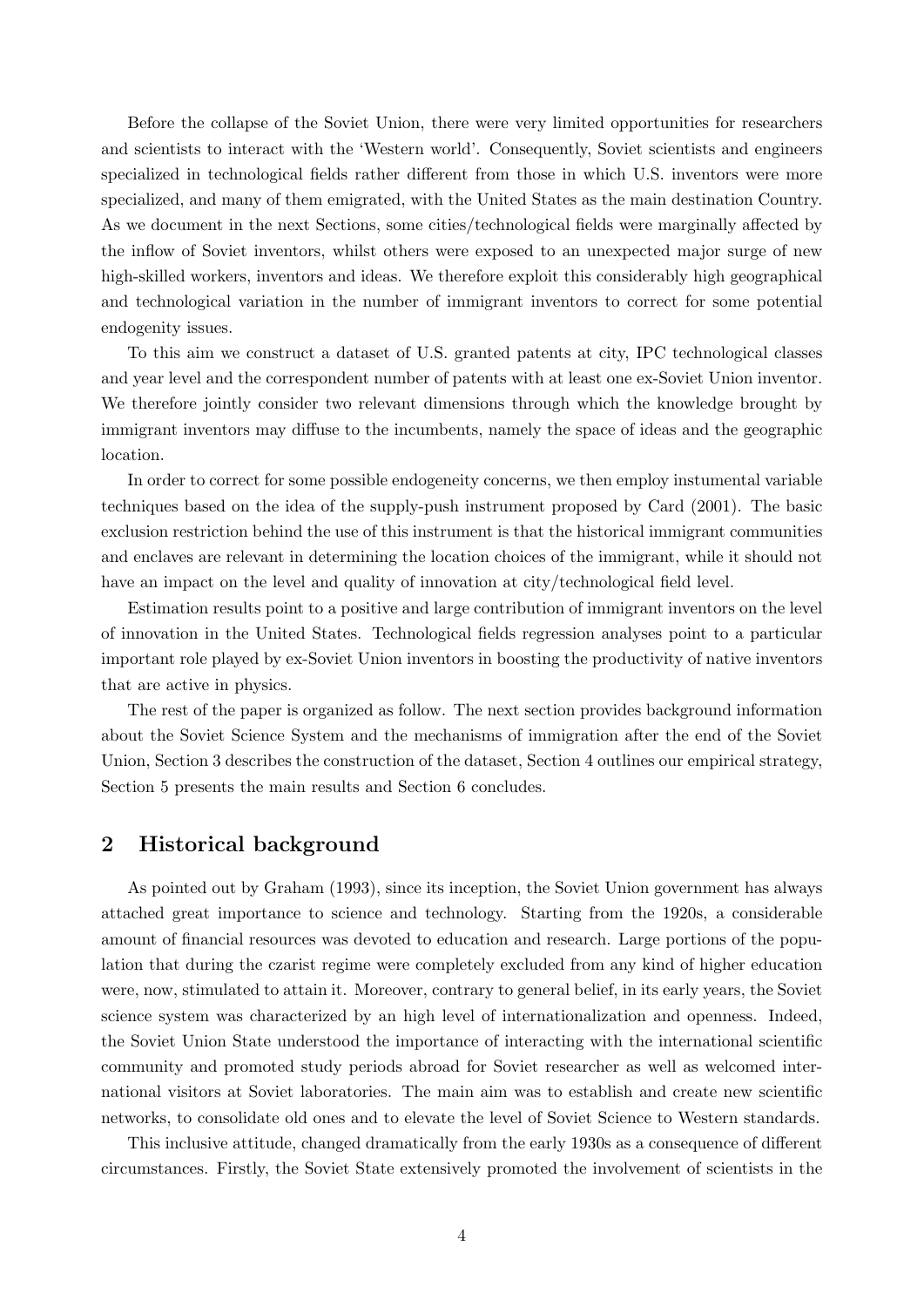solution of practical problems more and more related to the economy and specifically to the army. The new emphasis given to the applications of science, especially in key sectors such as the army, increased the necessity to make much of the science classified and secret. This situation was further exacerbated by the strong isolationist policies introduced by Stalin as a consequence of his increasing suspicious attitude about everything that was outside the Soviet borders. During that period, the Soviet government systematized severe controls regarding any type of interactions between Soviet Union and Western scientists. Restrictions were imposed on scientific travels, access to Western materials and communication with Western peers. Moreover, Stalin's dictatorship implemented authoritarian methods of promoting science, which had a huge influence in shaping its future direction and paradigms. In this respect, for pure ideological reasons, many scientific fields were severely neglected or even completely suppressed, while others were strongly supported and fostered. To reach this goal, and as part of the mass murders and deportations programs established in the 1930s (the so called purges), many prominent scientists active in different fields were indiscriminately murdered or exiled.

These mass murders and deportations were concentrated in two specific periods, namely in the second half of the 1930s and from right after the end of the Second War World till Stalin's death. However, as documented by Hargittai (2013), while in the first wave of terror there was no branch of science where scientists where immune to persecution, in the post- WWII period, physics was exempted. This, of course, was due to the acknowledgement of the importance of the nuclear weapons programme. In this context, an important role was played by Kavrentii Beria, chief of the Soviet security and secret police apparatus from the early 1940s. Although he was not less brutal than his predecessors, starting from the mid-1940s, when he was made responsible for the nuclear weapons program, he put aside ideological and political consideration in favour of scientific performance. Indeed, ex-Soviet union physicists could not have worked on the atomic bomb without the application of the theory of relativity and quantum mechanisms that were both considered the products of bourgeois ideologies (Hargittai, 2013).

Interestingly, this renewed interest on physics was also important in determining the pathways of other scientific fields, with particular reference to chemistry. As a matter of fact, twentiethcentury physics and chemistry in the Soviet Union considerably overlapped, as in chemistry, most of the scientists were physicists or received training in physics. The labels of some sub-fields such as physical chemistry and chemical physics, demonstrate the high level of overlap between these two scientific fields. As a concrete example, the main discovers of some of the most notable scientists in the USSR, such us Nikolai Semenov, Yulii Khariton, Boris Belousov, Anatol Zhabotinsky and Aleksander Nesmeyanov were chemical in character even if only Belousov and Nesmeyanov could be considered as genuine chemists (Graham, 1993).

In contrast to this privileged situation of physics, the disadvantage conditions of the other sciences were notable during the Stalin's regime. Among them, biology suffered the most notable damage thanks to the action of Trofim Lysenko, Stalin's henchman and famous for being strongly against modern biology. This was part of the constant effort by Stalin's regime to prevent Western influence from penetrating Soviet society. Other technology-driven disciplines, such as automation and computerization were also singled out for attack.

It is therefore clear that, social, political and ideological factors were pivotal in determining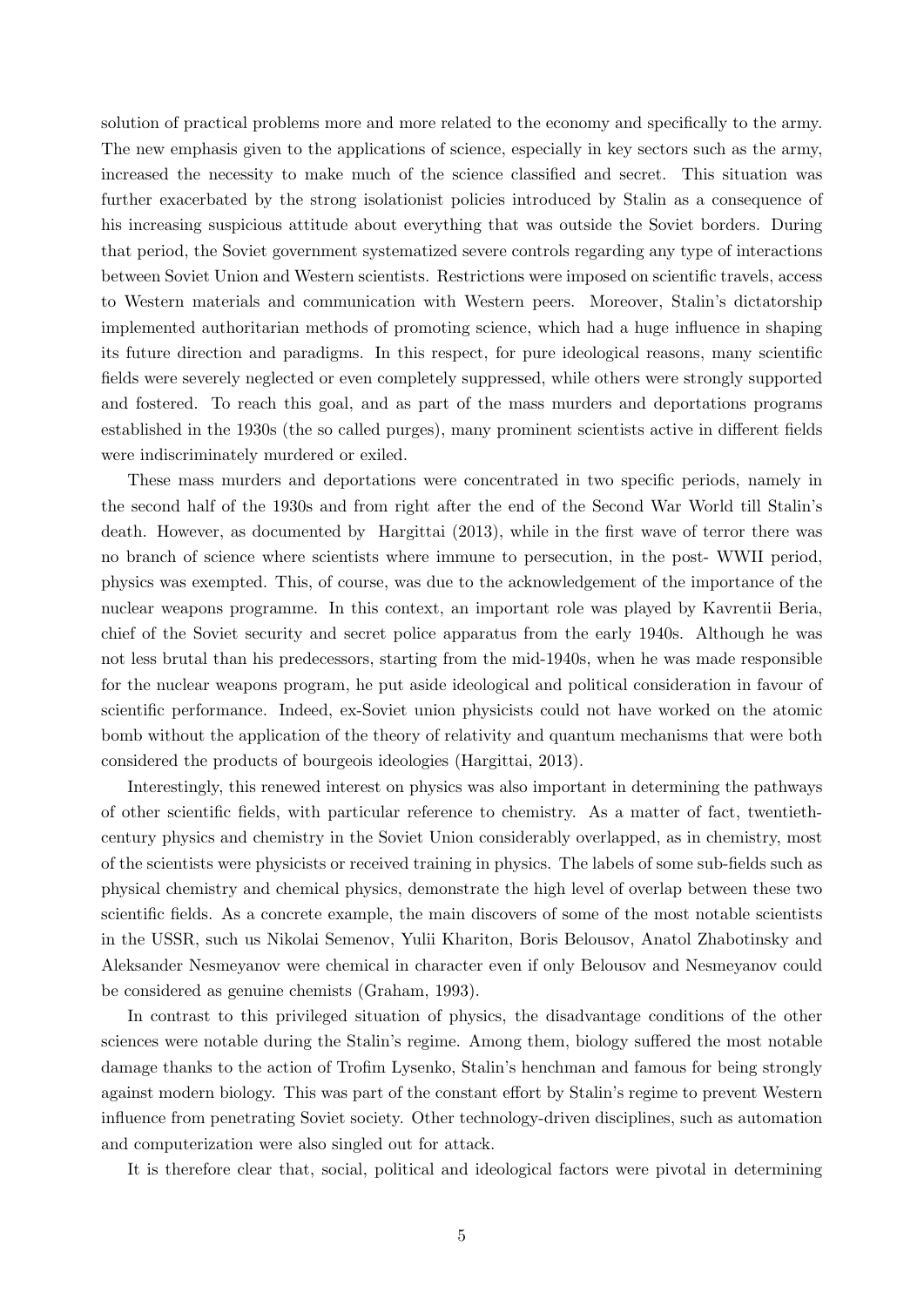the peculiarities of the Soviet Union science system, which developed in rather distinct ways with respect to what happened in Western Europe and America during the same period.

After the collapse of the USSR in 1991, the Soviet science system faced a tremendous reduction in funding for research and in particular in the wages of the scientists. On the basis of personal interview carried out with former Soviet Union scientists, Ganguli (2014) reports that numerous researchers did not receive their salary for a long period, or received only a small part of their salary payments. Moreover, there was an important reduction of the perceived prestige associated with jobs related to science and research, and recent evidence show that this negative mindset by the Russian population has endured (Gokhberg et al., 2009). At the same time, the end of the Soviet Union opened up new exiting opportunities for Soviet scientists. After many years of 'scientific segregation', they were finally free to travel, communicate and cooperate with foreign fellow researchers and scientists. Lured by much more appealing economic and social conditions, many of them decided to emigrate and to pursue their scientific career abroad.

Graham and Dezhina (2008) make reference to rather prudent estimate of around 7,000 ex USSR researchers and scientists emigrating abroad in the 1990s, while much less conservative estimates point to among 30,000 and 40,000 researchers leaving the country during the same time period. Along the same lines, Gochberg and Nekipelova (2002), by making use of data gathered by the State Committee on Statistics (Goskomstat) point to around 20,000 people employed in science related sectors that emigrated in the 1990s, albeit many of them were not pure research scientists.

A large portion of these high-skilled individuals chose the United States as destination country. Indeed, the US government immediately recognized the collapse of Soviet Union as an exceptional opportunity to attract many talented people with unique skills and expertise in key high-technological fields. In this respect, in 1992, it enacted the Soviet Scientists Immigration act, which granted authorization for engineers and scientists from the post-Soviet states to acquire employment within America. Furthermore, as shown by Wagner et al (2002), in the 1990s the US government spent around \$ 350 million per year to support scientific cooperation with ex-Soviet Union Republics, and around \$ 200 million per year explicitly on joint research project. As a results of these policy interventions, a considerable numbers of high skilled ex Soviet Union individuals emigrated to the United States in the 1990s. The 2000 U.S. Census reports an estimates of around 10,000 Soviet engineers and scientists specialized in different fields that left their original country to move to the United States in the 1990s (Ganguli, 2015). This sudden influx of Soviet Union scientists and researchers exposed U.S. inventors to a considerable amount of knowledge that in many cases was quite unique. Indeed, before the collapse of USSR, U.S. scientists had very limited opportunities to access Soviet publications and research. As pointed out by Graham and Dezhina (2008), not many people leaving outside the USSR could read Russian. There were, of course, attempts to render Soviet research available to U.S. researchers, but a more systematize translation programme took place only in the 1980s.

After the collapse of the Soviet Union, there was a huge increase in the availability of Soviet publications in the United States, but as noted by (Ganguli, 2015), information took time to diffuse and the most effective transmission channels of Soviet research was through face-to-face contact at conferences during research collaboration and through immigrants.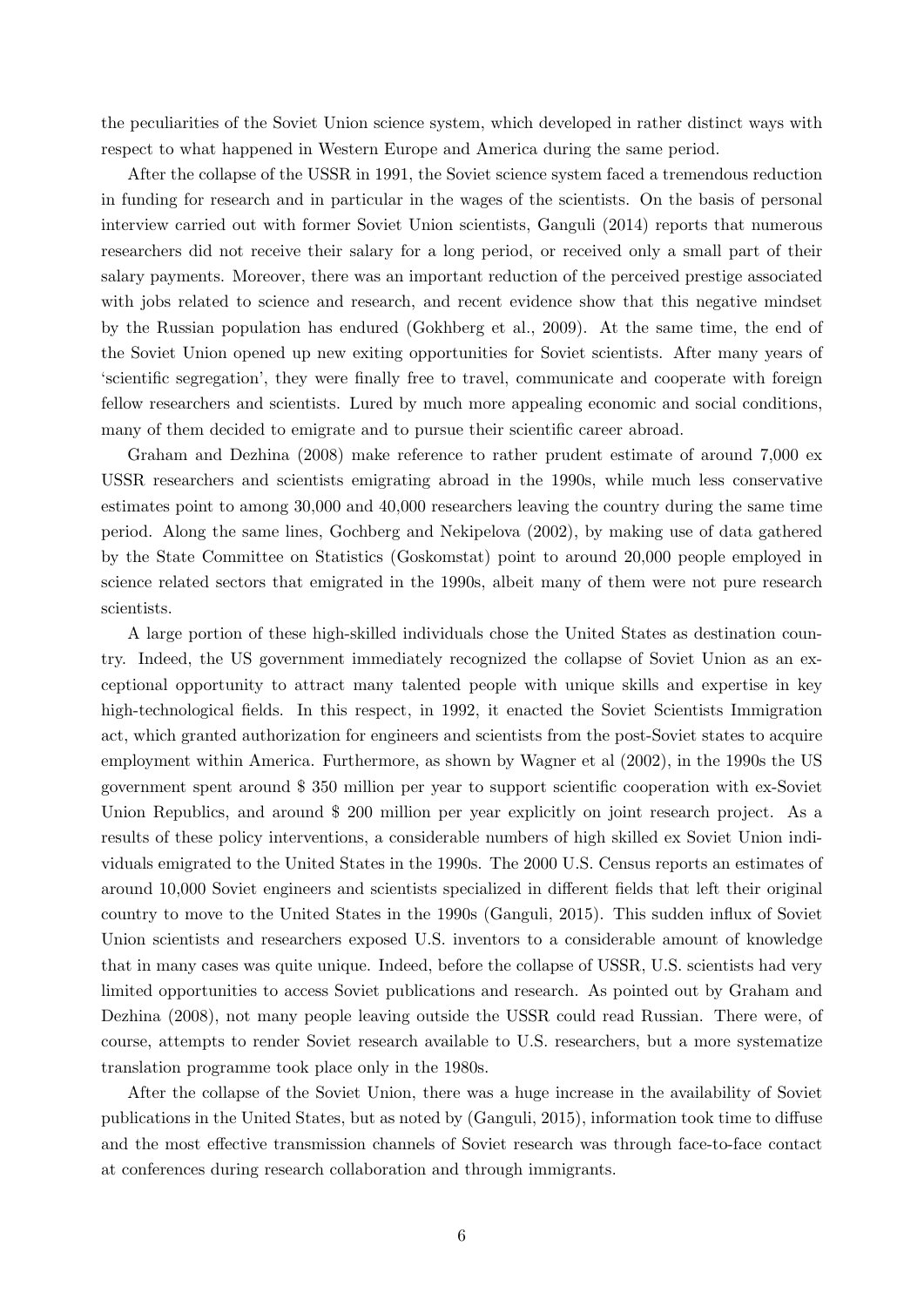## 3 Data

In order to perform the analysis, we construct an annual city/technological field level panel identifying the number of ex-Soviet Union inventors arriving to the United States right after the collapse of the USSR, and the corresponding number of patents granted by the United States Patent Office (USPTO) U.S. native inventors. Firstly, information regarding the migration of Soviet Union inventors to the United States are retrieved by the WIPO IPSTAT database. This recently built dataset maps migratory patterns of inventors, by making use of information extracted from patent applications filed under the Patent Cooperation Treaty (PCT). The PCT is an international treaty that aims to facilitate and stimulate international patenting. The treaty is administrated by WIPO (World Intellectual Property Organization) and involves 152 States. The database represents a rich and unique opportunity to study the effects of skilled workers migration. It consists of bilateral counts of migrant inventors over more than three decades, with a worldwide coverage. In particular, the main advantage of using this dataset lies in the accuracy of the information it provides regarding both the residence and the nationality of the applicants. PCT patent application, as is the case of other patent documents, contains information on the name and address of the patent applicants as well as the name and the address of the inventors that are listed in the patent application. However, what distinguishes PCT applications from the other patent applications is that, in most of the cases, they record both the residence and the nationality of the inventor. This is due to the fact that only nationals or residents of a PCT contracting State can file PCT applications. Consequently, in order to verify that the applicant fulfills at least one of the two requirements, the PCT application form asks for both nationality and residence (Miguelez and Fink, 2013). As a general rule, the PCT system only documents residence and nationality information for applicants and not inventors. However, U.S. patents application procedure, until recently, required that all inventors in PCT applications to be also listed as applicants. Thus, if a given PCT application included the U.S. as a country in which the applicant considered pursuing a patent, all inventors were listed as applicants and their residence and nationality information are, in principle, available.



Figure 1: Distribution of ex-Soviet PCT patents (left panel) and U.S.patents (right panel) in the United States

From the PCT database we retrieve information regarding all PCT applications filed in the United States and granted during the period 1992 (right after the collapse of the Soviet Union) to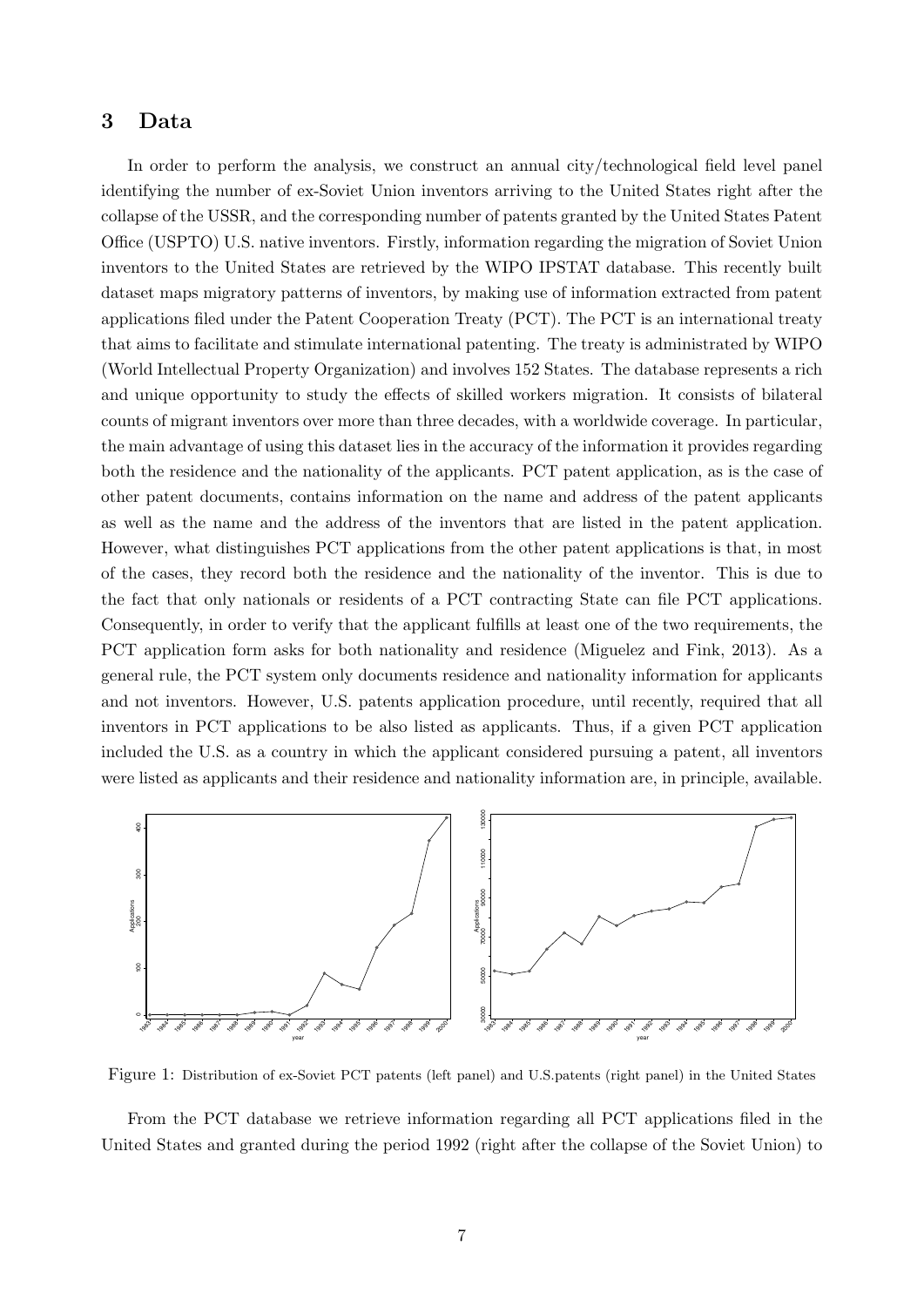2000 with at least one inventor with a nationality in one of the 15 ex-Soviet Socialist Republics.<sup>2</sup> In particular, we retrieve information on the U.S. location (5-digit zip-code) where the inventor resided at the time the application was filed and regarding the different 4-digit IPC classes assigned to each application.

By drawing on the United States Patent Office database (USPTO), we next identify all the patents granted in the United States for the period 1983-2000 with at least one U.S. inventor residing in the United States. As in the previous case, we retrieve information about the residence of the inventor and the IPC classes assigned to each application.

Figure 1 outlines the distribution of ex-USSR PCT and USPTO patents over the period 1983- 2000. It shows a constant increasing trend overtime for both PCT and USPTO patents, with almost no ex-USSR PCT patents before 1992.



Figure 2: Distribution of ex-Soviet PCT and USPTO patents by field (IPC Sections)

Figure 2 presents the distribution of PCT and USPTO granted patents by the main area of technology.<sup>3</sup> Interestingly, the picture show a quite different technological specialization of Soviet Union inventors with respect to their U.S. counterparts. Indeed, Soviet Union inventors appear to be much more active than U.S. inventors in 'Human necessity' and 'Chemistry-metallurgy', while they invent less in comparative terms in the remaining fields and in particular in 'Mechanical Engineering and Lightning-Heating and weapons' and 'Electricity'. To further characterize the technological specialization of the Soviet Union inventors, Table 1 lists the top 20 4-digit IPC

<sup>&</sup>lt;sup>2</sup>The Soviet Union (1917/22—1991) consisted of 15 Soviet Socialist Republics: Armenia, Azerbaijan, Belorussia (now Belarus), Estonia, Georgia, Kazakhstan, Kirgiziya (now Kyrgyzstan), Latvia, Lithuania, Moldavia (now Moldova), Russia, Tajikistan, Turkmenistan, Ukraine, and Uzbekistan.

<sup>3</sup>Notice that we exclude from the final sample all the applications field in the IPC technological fields 'Textile' and 'Fixed construction'. Indeed, the number of ex-Soviet Union inventors applying for patents in these fields in the United States is extremely negligible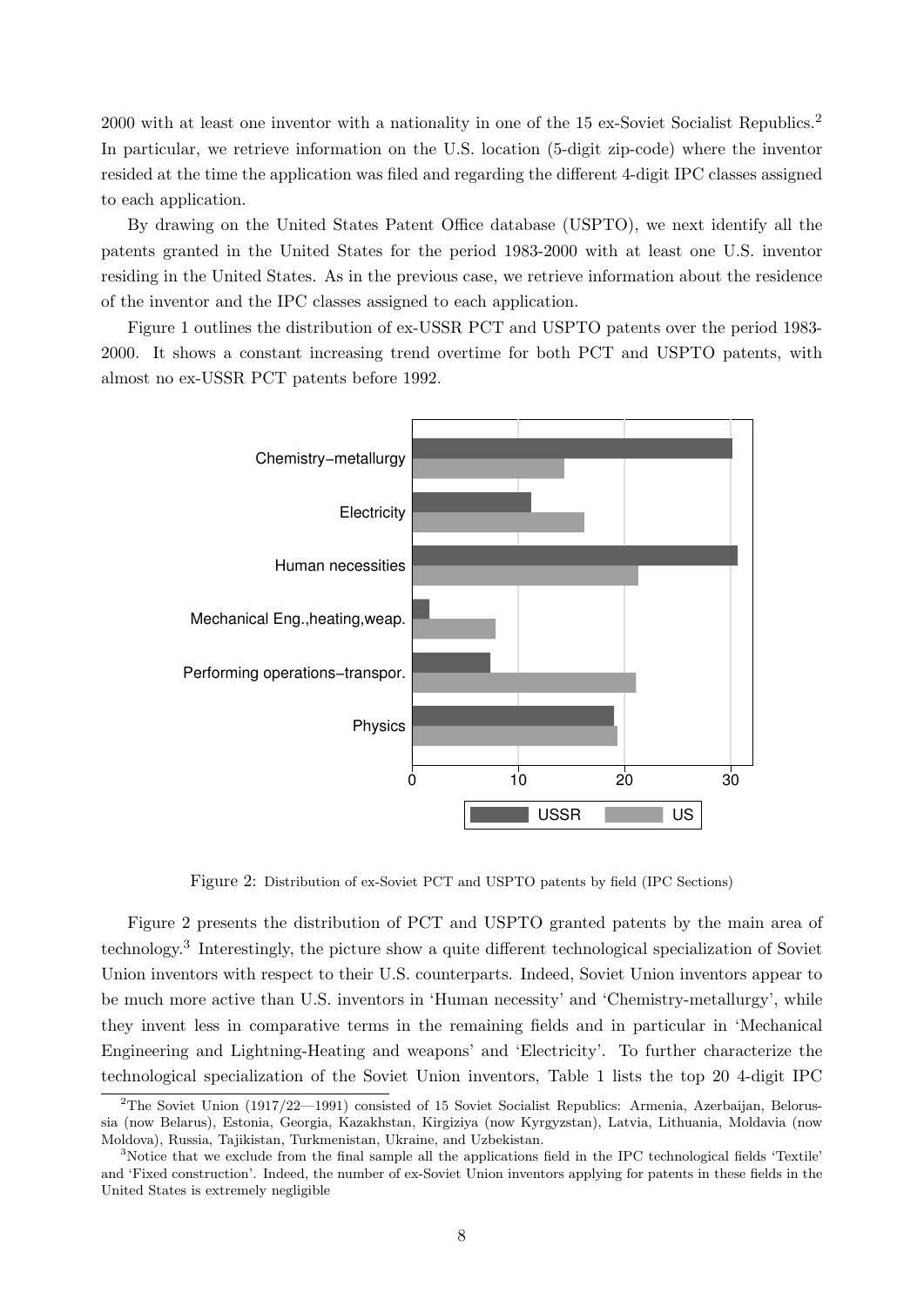classes for number of patents with at least on Soviet Union inventor. For comparison purposes, in the last two columns of Table 1, we report also the correspondent ranking per number of USPTO patents and PCT patents with at least one (non ex USSR) foreign-born inventor. Many technological classes, such as 'preparation for medical and dental purposes', 'electric digital data processing', and 'investigating and analysing materials' rank high also in the case of U.S. inventors and foreign born inventors (see last two columns of Table 1). However, others appear to have a much less relevant role in the United States innovative context. This is the case for example of 'micro-organisms or enzymes', 'peptides', 'semiconductor devices', 'measuring and testing processes involving enzymes', 'data processing systems or methods'.

| $IPC$ code       | IPC definition                           | <b>IPC</b> level | Freq. | Perc. | Rank-USSR      | $Rank\text{-}US$ | Rank-For.      |
|------------------|------------------------------------------|------------------|-------|-------|----------------|------------------|----------------|
| A61K             | Preparations for med. dental pourp.      | Hum.Nec          | 329   | 20.70 | 1              | 2                |                |
| G01N             | Investigating or Analysing Materials     | Phy              | 96    | 6.04  | $\overline{2}$ | 6                | 6              |
| C12N             | Micro-organisms or Enzymes               | $Ch-Met$         | 87    | 5.48  | 3              | 17               | 4              |
| C07K             | Peptides                                 | $Ch-Met$         | 78    | 4.91  | 4              | 45               | 3              |
| C07D             | Heterocyclic Compounds                   | $Ch-Met$         | 60    | 3.78  | 5              | 11               | $\overline{2}$ |
| A61B             | Diagnosis, surgery, ientifications       | Hum.Nec          | 59    | 3.71  | 6              | 3                | 9              |
| C12Q             | Measuring or test.proc.invol. enzy.      | $Ch-Met$         | 55    | 3.46  |                | 80               | 10             |
| H01M             | Processes or Means, E.G. Batteries       | Elec             | 47    | 2.96  | 8              | 43               | 17             |
| G06F             | Electric Digital Data Processing         | Phy              | 44    | 2.77  | 9              |                  | 5              |
| C07C             | Acyclic or Carbocyclic Compounds         | $Ch-Met$         | 41    | 2.58  | 10             | 7                | 8              |
| B01J             | Chemical or Physical Processes           | Op.Tr.           | 35    | 2.20  | 11             | 26               | 20             |
| H01L             | Devices using stimulated emission        | Elec             | 35    | 2.20  | 12             | 5                | 14             |
| H <sub>01S</sub> | Semiconductor devices                    | Elec             | 35    | 2.20  | 13             | 65               | 42             |
| G02B             | Optical Elements, Systems                | Phy              | 33    | 2.08  | 14             | 14               | 23             |
| CO7H             | Sugars; Derivatives Thereof              | $Ch-Met$         | 29    | 1.83  | 15             | 53               | 15             |
| H04N             | Pictorial Communication, e.g. Television | Elec             | 20    | 1.26  | 16             | 15               | 13             |
| G06K             | Recognition/Presentation/Record of Data  | Phy              | 17    | 1.07  | 17             | 23               | 46             |
| G06Q             | Data processing systems or methods       | Phy              | 17    | 1.07  | 18             | 558              | 11             |
| C23C             | Coating met.materials                    | $Ch-Met$         | 16    | 1.01  | 19             | 71               | 40             |
| H <sub>01J</sub> | Electric discharge tubes                 | Elec             | 15    | 0.94  | 20             | 21               | 39             |

Table 1: Distribution of ex-Soviet PCT patents by field (top 20 IPC sub-classes)

## 4 Empirical strategy

#### 4.1 Regression framework

In line with the spatial correlation literature studying the economic effects of immigration in local labor market (see, among others Card, 2001), our empirical approach exploits variations across cities, technological fields and time in the number of immigrant inventors arriving to the U.S. from the former Soviet Union. Although, as pointed out by Feldman (2000), there is no general agreement regarding the appropriate unit of analysis for a geographical location in studies of localised knowledge flows, we follow the most common practice in the field and choose as administrative division the concept of Metropolitan Statistical Area (MSA).

In order to get evidence on our research question, we estimate the following regression model:

$$
y_{c,j,t} = \delta_c + \delta_j + \delta_t + (\delta_j \times \delta_t) + \beta_1 \text{Number of USSR patients}_{c,j} \times \text{post}_t + \beta_2 X_{c,j,t} + \epsilon_{i,t},\qquad(1)
$$

Where the dependent variable  $y_{c,j,t}$  identifies the number of patents granted to U.S. inventors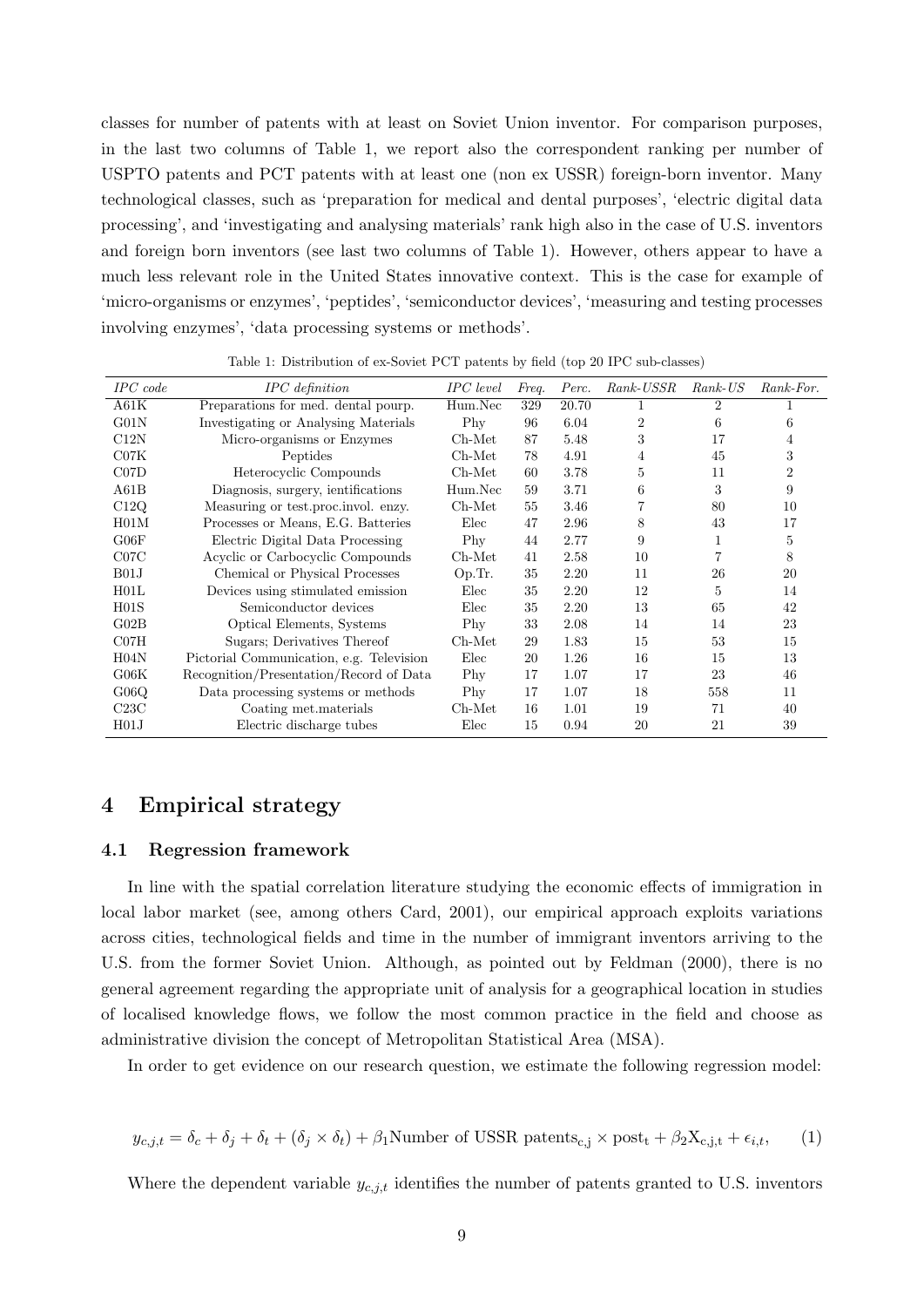in MSA  $c$ , technological field  $j$  and year  $t$ . In order to measure the net effect of the ex Soviet Union immigrant inventors on the level of U.S. innovation, this variable does not take into consideration those U.S. patents with at least one ex-Soviet Union inventors.

As for the covariates,  $\delta_c$  represents a vector of city (MSAs) fixed effects that control for unobservable geographical specificities that may cause variation in patenting across MSAs and constant over time,  $\delta_j$  controls for technological specificities, while  $\delta_t$  is a vector of year fixed effects that control for unobservable variation in patenting over time. Finally,  $\delta_i \times \delta_t$  represents technological fields x year fixed effects, which controls for changes in the fields over time. This complete set of fixed effects will allow us to control for unobserved factors not related to the arrival of Ex-Soviet Union inventors that may have increased the patenting activity of incumbent inventors.

The variable Number of USSR patents<sub>c,j</sub> identifies the number of PCT patents with at least one ex-Soviet Union inventor residing in MSA  $c$  and patenting in technological field  $j$ , while the indicator  $post_t$  takes value 1 if the year for the particular observation is 1992 or later. The vector  $X_{c,j,t}$  includes two additional controls. First, we construct a variable identifying the number of patents in city c, technological field j, year  $y$ , with at least one foreign-born inventors with a nationality from countries that were not part of the USSR. This is useful to control for possible unobservable factors, which might have influenced the patenting activity of U.S. inventors regardless the arrival of the ex Soviet Union inventors. Second, in order to control for variation in the speed of invention across the life cycle of a technology, we construct a variable measuring the years that have elapsed since the first patent was issued in technological class c and its square.

#### 4.2 Identification strategy

Our identification strategy is primary based on the comparison of two distinct groups of U.S. cities/technological fields. In particular, we identify a group of 'treated' and 'control' cities/ technological classes on the basis of the value taken by the variable Number of USSR patents<sub>c,j</sub>. In this way we are able to make a comparison of cities/technological classes that have been affected by the ex Soviet Union inventors vis- $\acute{a}$ -vis those ones that were not affected by the influx of ex Soviet Union inventors. It is likely that U.S. native inventors not active in these particular cities and technological fields experienced a less pronounced influence from the influx of ex-Soviet Union inventors. Therefore, the basic idea of our identification strategy is that not all home-born inventors were equally affected by the Soviet immigration flow. This differential shock provides the method for determining the productivity impact of the collapse of the USSR on the level of innovation in the United States.

As can be imagined, the two treated and control cities/technological classes groups are far from to be homogeneous. In particular, the control group is much bigger, as there are many cities/technological classes without any USSR patents. In order to reduce the degree of heterogeneity between the two groups, we apply a nonparametric matching method, namely coarsened exact matching (CEM; Blackwell et al. 2009), to create matched control group for MSA and technological classes. The matching is carried out on two relevant pre-1991 characteristics, that is to say, total MSAs population on 1990 and MSAs IPC technological distribution. This matching procedure leads to a final sample made up of 39,225 control and 4,862 treated MSAs/technological classes.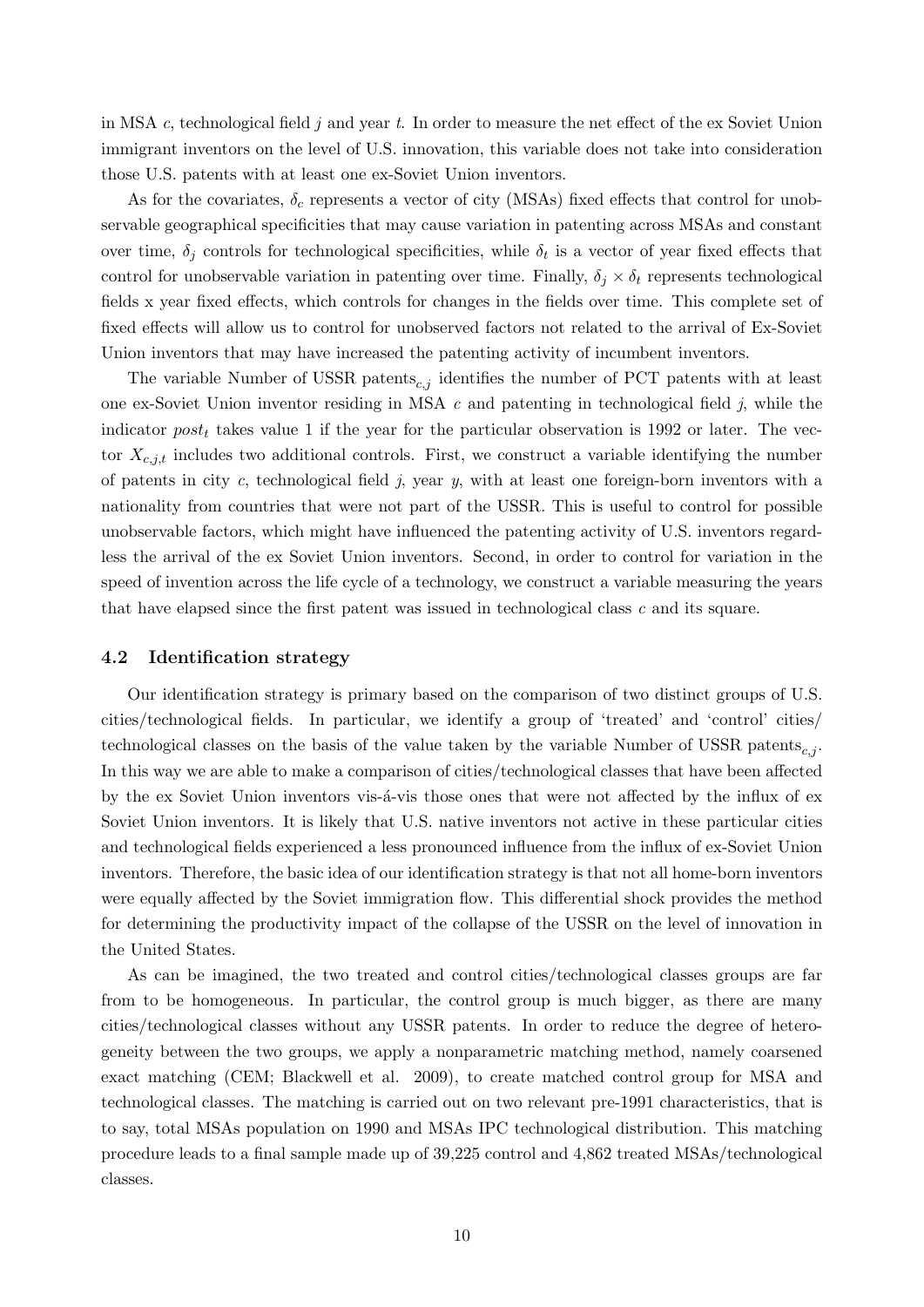| MSA                         | Freq. | Perc. | Rank-USSR      | $Rank\text{-}US$ | Rank-For.      |
|-----------------------------|-------|-------|----------------|------------------|----------------|
| New-York,NY                 | 480   | 30.21 | 1              | 1                | 1              |
| Brockton, MA                | 280   | 17.62 | $\overline{2}$ | 3                | $\overline{2}$ |
| Oakland, CA                 | 136   | 8.56  | 3              | 4                | 3              |
| Gary-Hammond, IN            | 110   | 6.92  | 4              | $\overline{2}$   | 4              |
| San-Diego, CA               | 64    | 4.03  | 5              | 21               | 8              |
| Philadelphia, PA-NJ         | 53    | 3.34  | 6              | 10               | $\overline{7}$ |
| San-Jose, CA                | 51    | 3.21  | 7              | 6                | 5              |
| Stamford, CT                | 40    | 2.52  | 8              | 7                | 14             |
| Brazoria,TX                 | 39    | 2.45  | 9              | 5                | 6              |
| Seattle, WA                 | 22    | 1.38  | 10             | 14               | 10             |
| Alton, Granite-City, IL     | 21    | 1.32  | 11             | 11               | 12             |
| Cleveland, OH               | 20    | 1.26  | 12             | 17               | 22             |
| Baltimore, MD               | 18    | 1.13  | 13             | 29               | 24             |
| Omaha, NE-IA                | 16    | 1.01  | 14             | 82               | 62             |
| New-Haven-Meriden, CT       | 16    | 1.01  | 15             | 33               | 20             |
| Cincinnati, OH-KY-IN        | 16    | 1.01  | 16             | 18               | 9              |
| Beaver-County, PA           | 14    | 0.88  | 17             | 13               | 23             |
| Madison, WI                 | 13    | 0.82  | 18             | 48               | 37             |
| Tuscon, AZ                  | 13    | 0.82  | 19             | 49               | 41             |
| Minneapolis-St.-Paul, MN-WI | 12    | 0.76  | 20             | 15               | 21             |

Table 2: Distribution of ex-Soviet PCT patents by geographical location (top 20 MSAs)

Figure 3 shows the evolution of the number of U.S. patents distinguishing between MSA and IPC subclasses with and without ex-soviet union inventors. The depicted trend points to a visible increase in U.S. patents after 1992 in research fields and cities of Ex-Soviet Union inventors compared with control fields and cities.

Next, we design a specific strategy to correct for possible endogeneity issues. Indeed, as extensively discussed in Borjas (2003), one relevant empirical issue in our context is that immigrants do not choose their destination randomly. If unobserved factors have a role in determining both the choice of the immigrants and affecting the level of innovation at city level, there will be an endogeneity problem leading to a biased estimation of the coefficient  $\beta_1$ . This concern is somehow corroborated by the figures reported in Table 2, that lists the top 20 MSAs for number of residing ex Soviet Union inventors. It emerges that the most innovative cities per number of patents are also some of those with the highest number of Soviet Union inventors. This is the case of New York-Newark-Jersey City, NY-NJ-PA, San Jose-Sunnyvale-Santa Clara, CA Los Angeles-Long Beach-Anaheim, CA and Chicago-Naperville-Elgin, IL-IN-WI.

To deal with this endogeneity concern we follow the idea of the supply-push instrument proposed by Card (2001) by instrumenting the distribution across cities of USSR inventors after 1991 (captured by the variable Number of USSR patents<sub>c,j</sub>) with the pre-1990 distribution of all USSRborn immigrants (see Cortes, 2008; Hunt and Gauthier-Loiselle, 2010; Ganguli, 2015; Gagliardi, 2015, for studies using similar strategies). Indeed, it is very likely that the current and historical immigrant communities are relevant in determining the location choices of the immigrant, while it should not have an impact on the level and quality of innovation at city/technological field level. Historical accounts suggest that this factor might have been particularly important in the case of the ex-Soviet Union inventors migrating in the United States. As suggested by Ganguli (2015), ex-Soviet Union scientists that emigrated to the U.S. were, on average, credit constrained, often without a formal offer of employment, in many cases unable to fluently communicate in English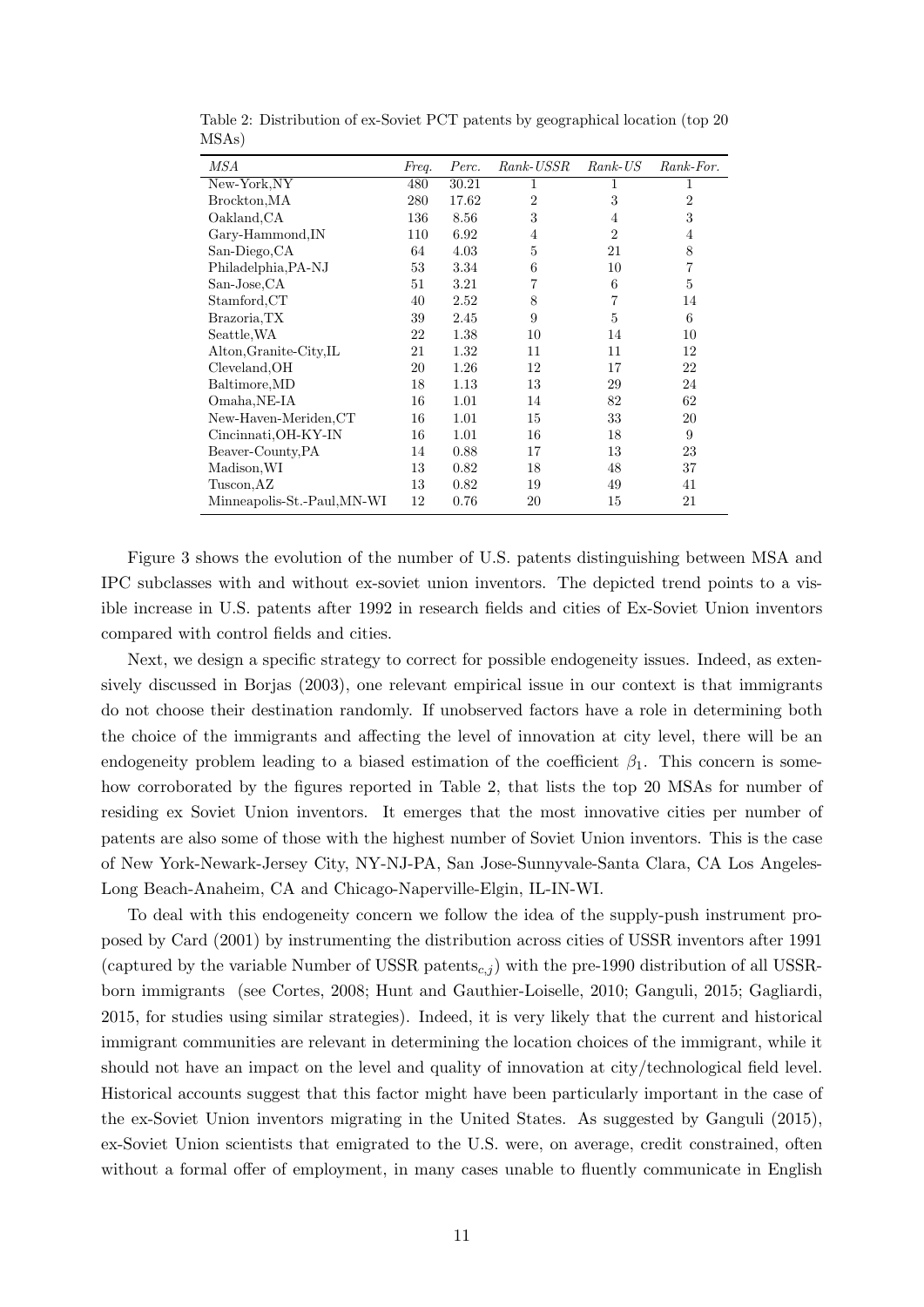and in general unacquainted with habits and life in the United States. Accordingly, we can plausibly claim that the broader immigration network, more than the professional one, represented a relevant factor driving the location decision of the ex-Soviet Union inventors in the United States.



Figure 3: Number of US patents per Class MSA, Year by domestic US inventors

In order to construct the instrument, we retrieve information from the 1990 Public Use Microdata Sample-PUMS (State 5% sample) on the number of 15-65 years old individuals reporting a birthplace in the ex-Soviet Union and residing in a specific MSA in the 1990 and match them with all the MSAs in our dataset. By making use of this information, we construct a weighted measure of the inflow of USSR inventors across U.S. cities using the 1990 distribution of Soviet-born immigrants in the following way:

> Tot.USSR Migrants $_{c1990}$  $\frac{1}{10t} \cdot \frac{1}{100} \cdot \frac{1}{1000}$  \* Migrant Inventors<sub>jt</sub>

where Tot.USSR Migrants<sub>c1990</sub>/ Tot.USSR Migrants<sub>1990</sub> represents the share of all Soviet-born immigrants in the 1990 census in city c and  $MigrantInventors_{it}$  is the total number of ex-Soviet Union inventors filing in filed  $j$  in year  $y$ .

Table 3 shows a quite high degree of spatial concentration with respect to the historical migration flows of Soviet Union born, with New York-Newark-Jersey City, NY-NJ-PA and Los Angeles-Long Beach-Anaheim, CA reporting by far the largest shares of USSR migrants in 1990.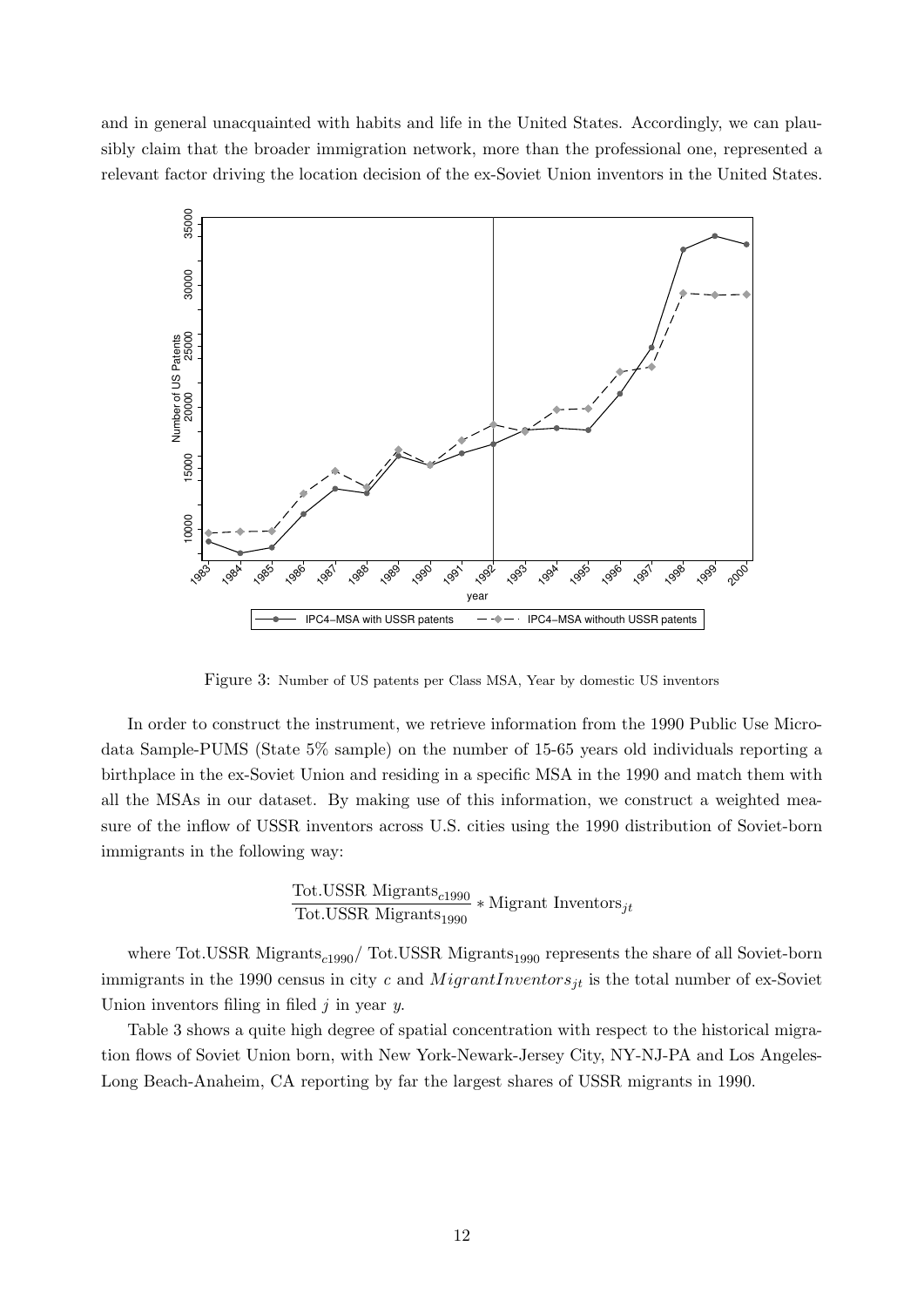| MSA                                         | %     | Rank Inv ex-USSR |
|---------------------------------------------|-------|------------------|
| New-York, NY                                | 29.45 | 1                |
| Gary-Hammond, IN                            | 7.30  | 4                |
| Philadelphia, PA-NJ                         | 4.52  | 6                |
| Brockton, MA                                | 3.83  | $\overline{2}$   |
| Oakland, CA                                 | 3.39  | 3                |
| Fort-Lauderdale-Hollywood-Pompano-Beach, FL | 2.58  | 25               |
| Detroit, MI                                 | 2.13  | 30               |
| Daytona-Beach, FL                           | 1.91  | 112              |
| Cleveland, OH                               | 1.65  | 12               |
| Baltimore, MD                               | 1.40  | 13               |
| Seattle, WA                                 | 1.10  | 10               |
| Minneapolis-St.-Paul, MN-WI                 | 1.04  | 20               |
| Monmouth-Ocean, NJ                          | 0.93  | 137              |
| Denver, CO                                  | 0.87  | 41               |
| Vancouver, WA                               | 0.84  | 33               |
| Sacramento, CA                              | 0.82  | 26               |
| Tampa-St.-Petersburg-Clearwater, FL         | 0.81  | 50               |
| Milwaukee, WI                               | 0.79  | 135              |
| Rochester, NY                               | 0.74  | 146              |
| San-Jose, CA                                | 0.71  | $\overline{7}$   |

Table 3: Cities' share of 1990 ex-Soviet born immigrants

## 5 Econometric results

Table 4 presents the results of the baseline OLS estimates with robust standard errors clustered at the level of MSA and IPC sub-class. Column (1) shows a positive and highly significant relationship between the number of ex-Soviet Union migrant inventors in a given city, field and year and the number of patents granted to native inventors. More specifically, point estimates imply that one more ex-Soviet union granted patent in city  $c$  field  $j$  and year  $y$  yields to around 21 additional domestic patents per year. The inclusion of the other control variables (year x class fixed effects interaction, quadratic age sub-class and number of foreign patents) brings a considerable reduction in the magnitude of the point estimates. Column 4 shows that 1 additional USSR patent translate in around 8 domestic patents. However, as previusly discussed, these results may be biased by endogenity. Accordingly, in Table 5 we present the IV estimations obtained using the instrument described in the previous section. First-stage regression estimates (columns 1-4) strongly confirm the validity of the chosen instrument, namely that the existing historical USSR immigrants enclaves considerably affect the location decision of ex-Soviet Union inventors. Indeed, the coefficient of the instrument is always highly significant and the value of the F-statistics on the excluded instrument is considerably high. The coefficients of the reduced form (columns 5-8) are also positive and highly significant. Interestingly, the IV estimates are much larger than the OLS estimates. This is at first surprising, since we predicted an upward bias of the OLS estimates. However, it is in line with the results found by Hunt and Gauthier-Loiselle (2010) and Ganguli (2015), who rely on similar IV approaches. Our speculative explanation is that ex-Soviet Union that made their location decision on the basis of existing immigrant enclaves are more likely to contribute to knowledge diffusion only through their mobility. On the other hand, immigrants who do not take into account existing immigrant networks in their location decisions would contribute to the transfer of knowledge even if they did not migrate. For example, immigrant scientists may be more likely to locate in cities with big research centers or universities but with smaller existing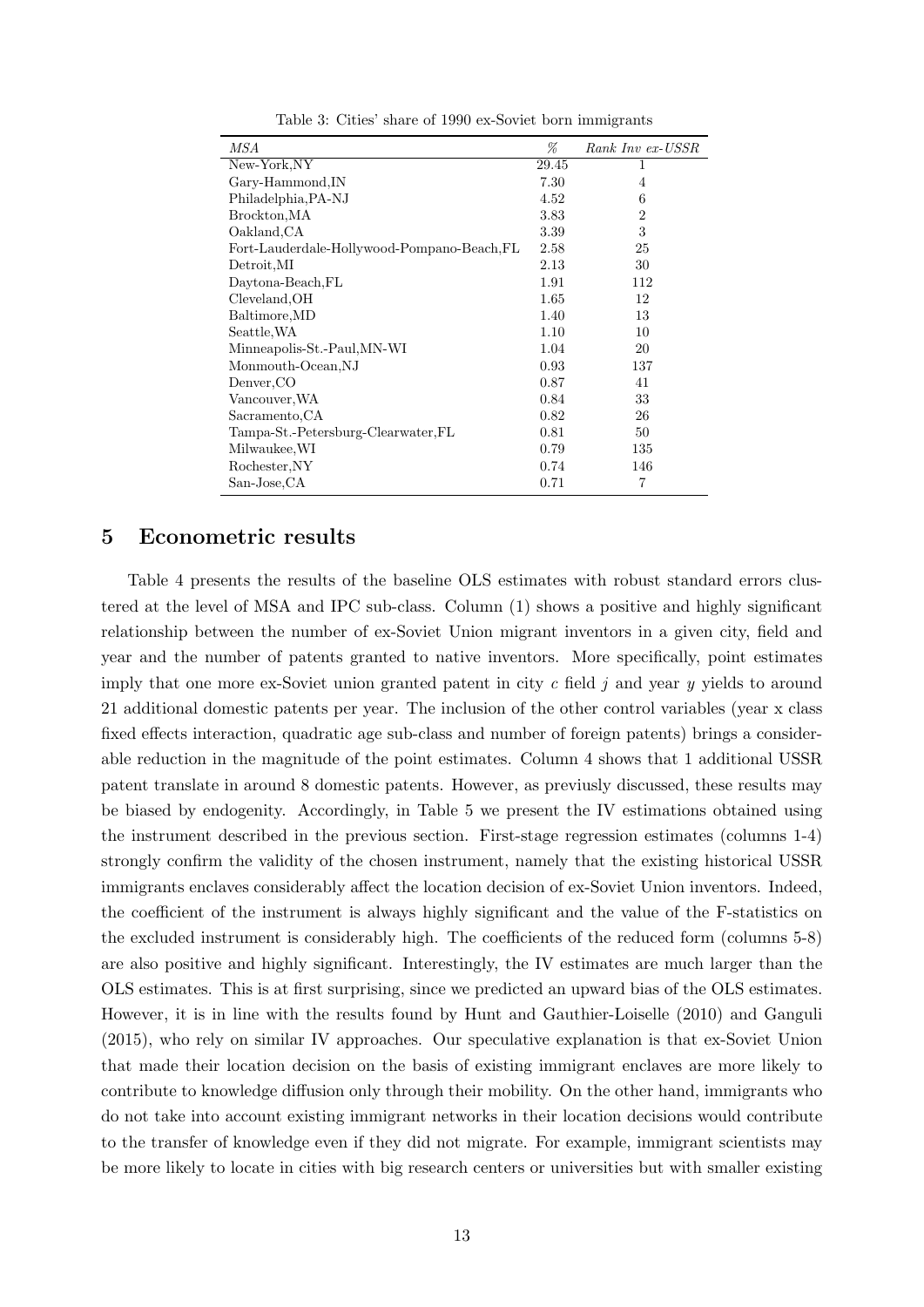USSR immigrant enclaves. These scientists would probably have an employment offer in advance, and the people with whom they interact would be probably already familiar with their past work. In a city with no such conditions, an ex-Soviet Union scientist would be more likely to be unknown to the natives upon arrival, and so the opportunity for him to transmit new knowledge to them would be much higher.

|                               | (1)       | $\left( 2\right)$ | $\left( 3\right)$ | $\left( 4\right)$ |
|-------------------------------|-----------|-------------------|-------------------|-------------------|
| Number of USSR patents x post | 21.495*** | $21.249***$       | $8.167***$        | $8.160***$        |
|                               | (4.445)   | (4.380)           | (2.528)           | (2.528)           |
| Quadratic age subclass        | No        | No                | No                | Yes               |
| N. of foreign patents         | No        | No                | Yes               | Yes               |
| Year X Class fix. eff.        | No        | Yes               | Yes               | Yes               |
| Year fixed effects            | Yes       | Yes               | Yes               | Yes               |
| MSA fixed effect              | Yes       | Yes               | Yes               | Yes               |
| Class fixed effect            | Yes       | Yes               | Yes               | Yes               |
| Number of observations        | 43,795    | 43,795            | 43,795            | 43,795            |
| Number of clusters            | 6,302     | 6,302             | 6,302             | 6,302             |
| $R^2$                         | 0.13      | 0.18              | 0.27              | 0.27              |

Table 4: Ordinary Least Square Regressions (total sample)

Notes: The dependent variable measures the number of U.S. patents issued to U.S. inventors per MSA, IPC sub-class and year, and the variable Number of USSR patents measures the number of U.S. patents by ex Soviet Union inventors in class per MSA, IPC sub-class and year. The dummy variable Post equals 1 for years after 1991. Patents by ex Soviet Union inventors are excluded from the count of the dependent variable. Standard errors are clustered at the level of MSA and IPC technological class.

\*\*\*, \*\* and \* indicate significance at 1%, 5% and 10% level, respectively.

Starting from these general findings, we carry out additional estimations with the aim of identifying some specific degree of idiosyncrasy at technological level. In particular, we estimate an modified version of equation 1 by interacting the main variable of interest with 6 dummies identifying the different technological fields depicted in Table 2. Results, reported in Table 8, show that the effect is mostly driven by USSR patents filed in Physics (omitted category) and to a less extent in Operation and transportation.

Table 5: First Stage and Reduced Form

|                               |            | First Stage |            |            |             | Reduced form |           |           |  |
|-------------------------------|------------|-------------|------------|------------|-------------|--------------|-----------|-----------|--|
|                               | (1)        | (2)         | (3)        | (4)        | (5)         | (6)          | (7)       | $^{(8)}$  |  |
| USSR migrants 1990            | $1.089***$ | $1.085***$  | $0.722***$ | $0.722***$ |             |              |           |           |  |
|                               | (0.165)    | (0.164)     | (0.187)    | (0.187)    |             |              |           |           |  |
| Number of USSR patents x post |            |             |            |            | $47.105***$ | $46.554***$  | 38.183*** | 38.219*** |  |
|                               |            |             |            |            | (7.178)     | (7.120)      | (12.331)  | (12.317)  |  |
| Quadratic age subclass        | No         | No          | No         | Yes        | No          | No           | No        | Yes       |  |
| (N. of foreign patents)       | No         | No          | Yes        | Yes        | No          | No           | Yes       | Yes       |  |
| Year X Class fix. eff.        | No         | Yes         | Yes        | Yes        | No          | Yes          | Yes       | Yes       |  |
| Year fixed effects            | Yes        | Yes         | Yes        | Yes        | Yes         | Yes          | Yes       | Yes       |  |
| Class fixed effect            | Yes        | Yes         | Yes        | Yes        | Yes         | Yes          | Yes       | Yes       |  |
| MSA fixed effect              | Yes        | Yes         | Yes        | Yes        | Yes         | Yes          | Yes       | Yes       |  |
| Number of observations        | 43,795     | 43,795      | 43,795     | 43,795     | 43,795      | 43,795       | 43,795    | 43,795    |  |
| Number of clusters            | 6,302      | 6,302       | 6,302      | 6,302      | 6,302       | 6,302        | 6,302     | 6,302     |  |
| $R^2$                         | 0.30       | 0.30        | 0.39       | 0.39       | 0.04        | 0.04         | 0.13      | 0.13      |  |
| F-Statistics                  | 43.78      | 43.87       | 14.97      | 14.98      |             |              |           |           |  |

Notes: In reduced-form regressions (columns 5-8) the dependent variable measures U.S. patents issued to U.S. inventors per MSA, IPC sub-class and year, excluding patents by ex-Soviet Union inventors. The dummy variable Post equals 1 for years after 1991. Standard errors are clustered at the level of MSA and IPC technological class.

\*\*\*, \*\* and \* indicate significance at 1%, 5% and 10% level, respectively.

Finally, we check the sensitivity of our results to the exclusions of some of the biggest historical enclaves of Soviet-born immigrants. Indeed, from Table 3 emerges clearly that for most MSAs, the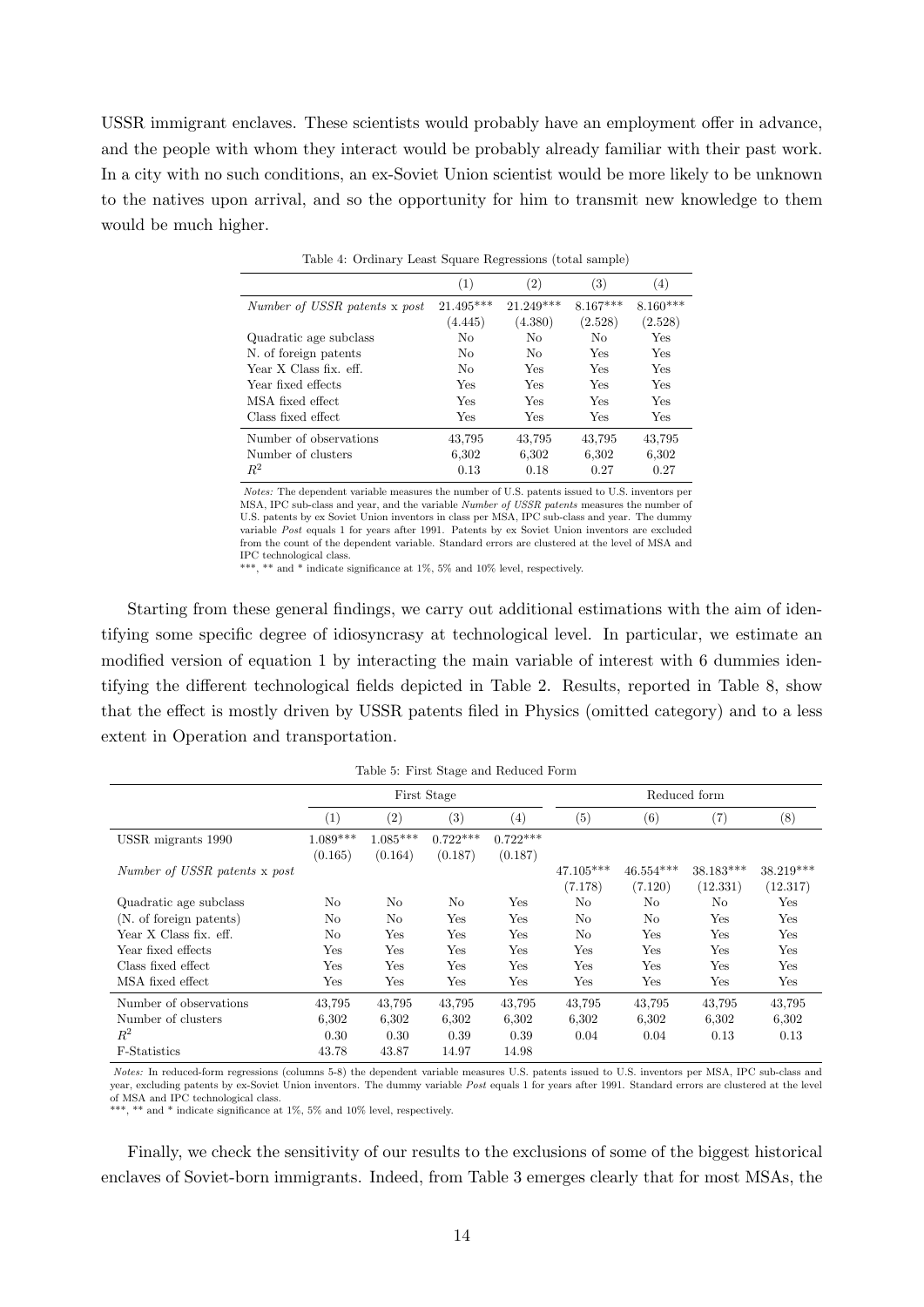shares of all Soviet-born immigrants in the 1990 census in city  $c$  are quite small and are determined by few people in all but the largest cities. Accordingly, we re-estimate all the models, excluding New-York MSAs. Tables 6 and 7 present the results for the OLS and IV estimates. As can be seen, both the magnitude and the level of significance of the coefficients are largely in line with those presented in tables 4 5.

## 6 Conclusions

The international migration of skilled workers is a relevant phenomenon that may cause profound economy and societal effects. Recently, the attention of policy makers in high-income countries has been particularly drawn by the potential positive role played by skilled immigrants in boosting technological development and innovation. Notwithstanding this high policy interest, the scholarship on the topic is still in its infancy and far to be conclusive.

This paper contributes to this literature by providing systematic evidence on the extent to which foreign-born inventors contribute to boost innovation in the host country through the diffusion and spread of new ideas and knowledge. Unlike most of the extant literature, our focus is on a specific category of skilled workers who contribute directly to the innovation capacity of a country, namely inventors. We draw on a recently developed, and largely underexploited, bilateral worldwide dataset which collects relevant information on the international mobility of inventors for both developed and developing economies. By making use of this novel and rich data source and by drawing upon the natural experiment provided by the end of the Soviet Union, we provide new empirical evidence on the actual role played by foreign-born inventors in bringing new ideas and in contributing to the diffusion of knowledge in the United States.

OLS estimates on a panel of U.S. patents at city, technological class and year level document a positive and significant contribution of ex Soviet Union immigrant inventors on the patenting propensity of native inventors. In order to correct for the potential endogenenity deriving from the fact that migrants inventors do not choose randomly their destination, we use the 1990 geographical distribution of Soviet-born immigrants to construct a suitable instrument for number of ex-Soviet union patent applications in a certain city and technological class. Results of the IV regression confirm that the influx of ex Soviet Union inventors in the United States has brought a substantial increase in the number of patents granted to native inventors. Furthermore, additional estimations show that the overall effect is mainly driven by those ex USSR inventors active in two specific technological fields, namely, physics and chemistry.

In the light of the discussion put forward in the introduction, these findings may imply interesting policy implications. Indeed, they seem to suggest that the migration of highly skilled worker, and in particular inventors, is beneficial for the host country economy because of the positive spillover effects on the native inventors. Also, the differences in the impact of immigrant inventors across scientific fields suggest that there might be some field specific conditions that render the diffusion of knowledge to the native inventors more or less effective.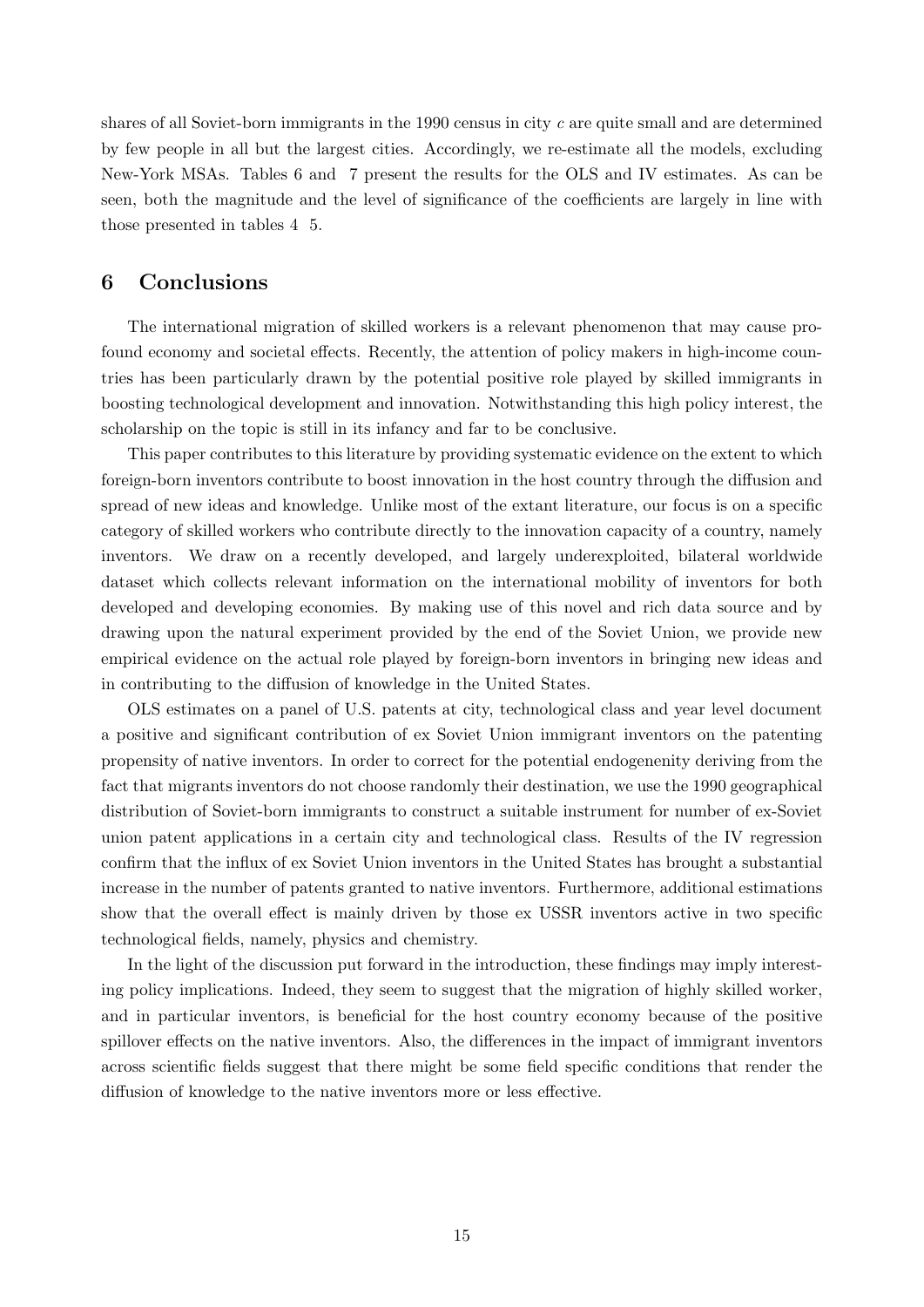## Appendix

|                               | (1)         | $^{\prime}2)$ | (3)       | $\left(4\right)$ |
|-------------------------------|-------------|---------------|-----------|------------------|
| Number of USSR patents x post | $17.939***$ | 17.725***     | $3.639**$ | $3.639**$        |
|                               | (3.212)     | (3.189)       | (1.585)   | (1.583)          |
| Quadratic age subclass        | No          | No            | No        | Yes              |
| N. of foreign patents         | No          | No            | Yes       | Yes              |
| Year X Class fix. eff.        | No          | Yes           | Yes       | Yes              |
| Year fixed effects            | Yes         | Yes           | Yes       | Yes              |
| MSA fixed effect              | <b>Yes</b>  | Yes           | Yes       | Yes              |
| Class fixed effect.           | Yes         | Yes           | Yes       | Yes              |
| Number of observations        | 42.793      | 42.793        | 42.793    | 42.793           |
| Number of clusters            | 6,199       | 6,199         | 6,199     | 6,199            |
| $R^2$                         | 0.11        | 0.16          | 0.25      | 0.25             |

Table 6: Ordinary Least Square Regressions (excluding New York MSA)

Notes: The dependent variable measures the number of U.S. patents issued to U.S. inventors per MSA, IPC sub-class and year, and the variable Number of USSR patents measures the number of U.S. patents by ex Soviet Union inventors in class per MSA, IPC sub-class and year. The dummy variable Post equals 1 for years after 1991. Patents by ex Soviet Union inventors are excluded from the count of the dependent variable. Standard errors are clustered at the level of MSA and IPC technological class.

\*\*\*, \*\* and \* indicate significance at  $1\%$ , 5% and  $10\%$  level, respectively.

|                               |                   |            | First Stage  |            |             | Reduced form |                       |             |  |  |
|-------------------------------|-------------------|------------|--------------|------------|-------------|--------------|-----------------------|-------------|--|--|
|                               | $\left( 1\right)$ | (2)        | (3)          | (4)        | (5)         | (6)          | $^{\left( 7\right) }$ | $^{(8)}$    |  |  |
| USSR migrants 1990            | $1.835***$        | $1.838***$ | $0.866***$   | $0.869***$ |             |              |                       |             |  |  |
|                               | (0.669)           | (0.685)    | (0.244)      | (0.245)    |             |              |                       |             |  |  |
| Number of USSR patents x post |                   |            |              |            | $49.467***$ | $48.197***$  | 47.904***             | $47.847***$ |  |  |
|                               |                   |            |              |            | (8.143)     | (7.924)      | (10.756)              | (10.713)    |  |  |
| Quadratic age subclass        | No                | No         | No           | Yes        | No          | No           | No                    | Yes         |  |  |
| (N. of foreign patents)       | No                | No         | Yes          | Yes        | No          | No           | Yes                   | Yes         |  |  |
| Year X Class fix. eff.        | No                | Yes        | Yes          | Yes        | No          | Yes          | Yes                   | Yes         |  |  |
| Year fixed effects            | Yes               | Yes        | Yes          | Yes        | Yes         | Yes          | Yes                   | Yes         |  |  |
| Class fixed effect            | Yes               | Yes        | Yes          | Yes        | Yes         | Yes          | Yes                   | Yes         |  |  |
| MSA fixed effect              | Yes               | Yes        | $_{\rm Yes}$ | Yes        | Yes         | Yes          | Yes                   | Yes         |  |  |
| Number of observations        | 42,793            | 42,793     | 42,793       | 42,793     | 42,793      | 42,793       | 42,793                | 42,793      |  |  |
| Number of clusters            | 6,199             | 6,199      | 6.199        | 6,199      | 6,199       | 6,199        | 6,199                 | 6,199       |  |  |
| $R^2$                         | 0.17              | 0.17       | 0.36         | 0.36       |             |              |                       |             |  |  |
| F-Statistics                  | 7.52              | 7.20       | 12.57        | 12.62      |             |              |                       |             |  |  |

Notes: In first stage (columns 1-4) dependent variable is N.USSR pat. x post. In reduced-form regressions (columns 5-8) the dependent variable measures U.S. patents issued to U.S. inventors per MSA, IPC sub-class and year, excluding patents by ex-Soviet Union inventors. The dummy variable Post equals 1 for years after 1991. Standard errors are clustered at the level of MSA and IPC technological class.

\*\*\*, \*\* and \* indicate significance at  $1\%$ ,  $5\%$  and  $10\%$  level, respectively.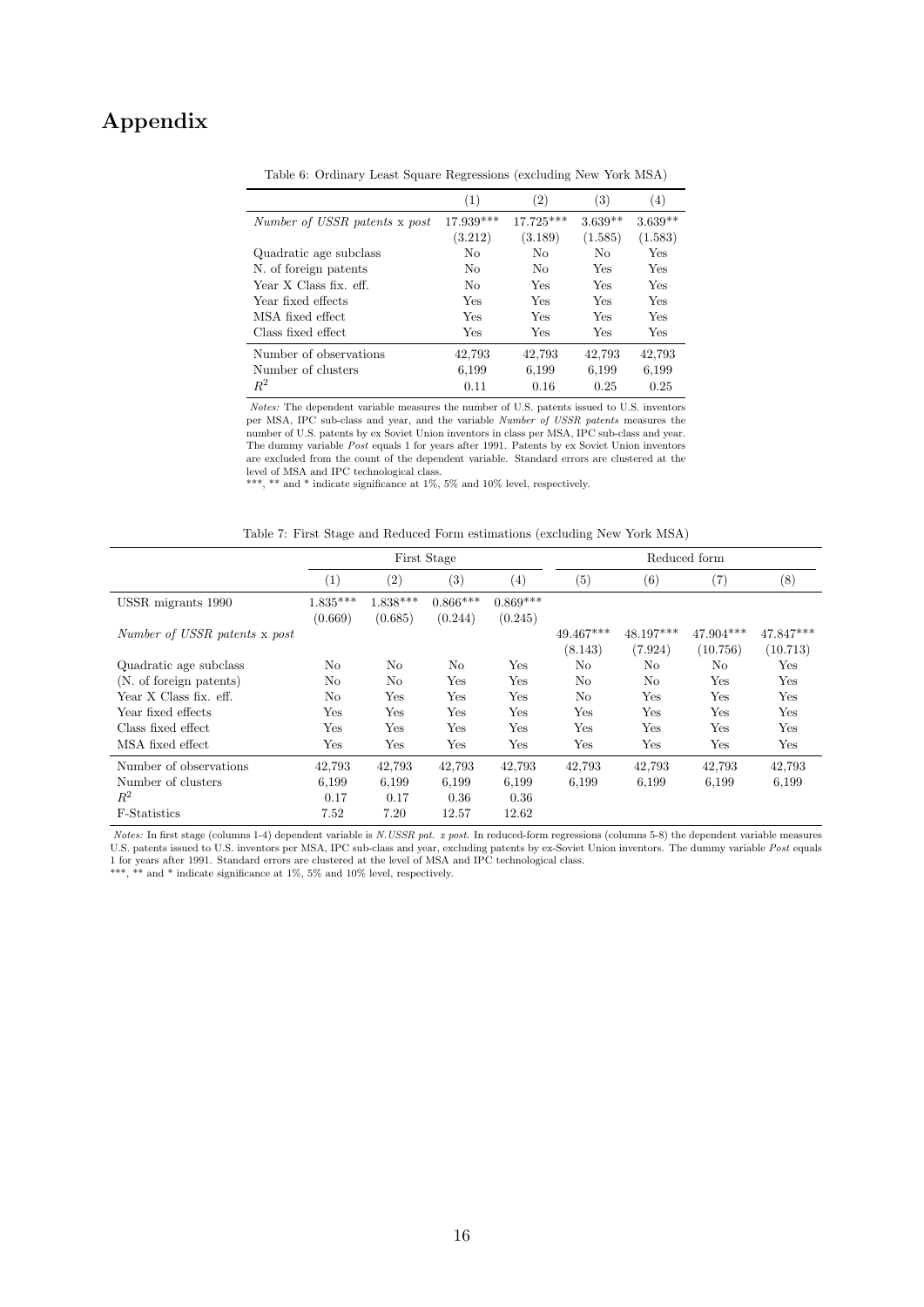|                                                | (1)         | (2)         | (3)       | (4)       |
|------------------------------------------------|-------------|-------------|-----------|-----------|
| Number of USSR patents x post                  | $-1.536$    | $-0.387$    | $-0.907$  | $-0.938$  |
|                                                | (1.263)     | (1.279)     | (1.459)   | (1.466)   |
| <i>Number of USSR patents</i> (Physics) x post | $39.631***$ | $37.370***$ | 32.791*** | 32.819*** |
|                                                | (14.588)    | (13.891)    | (11.939)  | (11.938)  |
| <i>Number of USSR patents</i> (Hum Nec) x post | $30.274***$ | 28.691***   | 5.783     | 5.811     |
|                                                | (6.590)     | (6.587)     | (6.842)   | (6.848)   |
| Number of USSR patents (Chem.) x post          | $11.859***$ | $10.855***$ | 3.147     | 3.175     |
|                                                | (3.647)     | (3.443)     | (2.739)   | (2.737)   |
| Number of USSR patents (Mec. Eng.) x post      | 1.132       | 1.205       | 1.768     | 1.802     |
|                                                | (1.599)     | (1.506)     | (1.627)   | (1.634)   |
| Number of USSR patents (Elect.) x post         | $7.302***$  | $6.147**$   | $5.333*$  | $5.348*$  |
|                                                | (2.767)     | (2.698)     | (3.009)   | (3.014)   |
| Quadratic age subclass                         | No          | No          | No        | Yes       |
| N. of foreign patents                          | No          | No          | Yes       | Yes       |
| Year X Class fix. eff.                         | No          | Yes         | Yes       | Yes       |
| Year fixed effects                             | Yes         | Yes         | Yes       | Yes       |
| MSA fixed effect                               | Yes         | Yes         | Yes       | Yes       |
| Class fixed effect                             | Yes         | Yes         | Yes       | Yes       |
| Number of observations                         | 43,795      | 43,795      | 43,795    | 43,795    |
| Number of clusters                             | 6,302       | 6,302       | 6,302     | 6,302     |
| $\,R^2$                                        | 0.16        | 0.21        | 0.29      | 0.29      |

Table 8: OLS estimations: by IPC categories

Notes: The dependent variable measures the number of U.S. patents issued to U.S. inventors per MSA, IPC sub-class and year, and the variable Number of USSR patents measures the number of U.S. patents by ex Soviet Union inventors in class per MSA, IPC sub-class and year. The dummy variable Post equals 1 for years after 1991. Patents by ex Soviet Union inventors are excluded from the count of the dependent variable. Standard errors are clustered at the level of MSA and IPC technological class.

\*\*\*, \*\* and \* indicate significance at 1%, 5% and 10% level, respectively.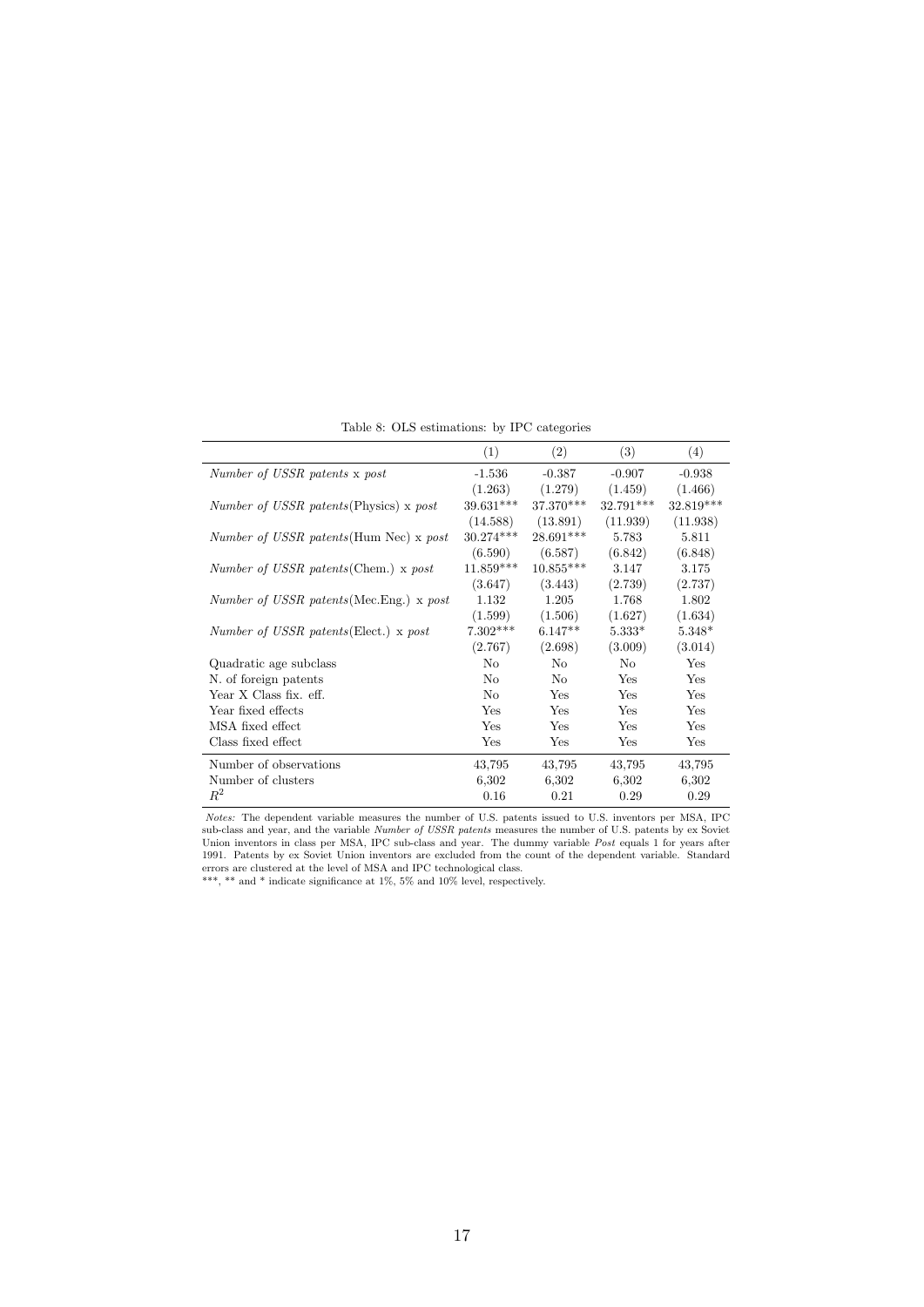## References

- Azoulay, P., G. Zivin, J. S, and J. Wang (2010): "Superstar Extinction," The Quarterly Journal of Economics, 125, 549–589.
- BHARGAVA, A., F. DOCQUIER, AND Y. MOULLAN (2011): "Modeling the effects of physician emigration on human development," Economics and Human Biology, 9, 172–183.
- BORJAS, G. J. (2003): "The labor demand curve is downward sloping: Reexamining the impact of immigration on the labor market," Tech. rep., NBER Working Paper No. 9755.
- BORJAS, G. J. AND K. B. DORAN (2012): "The Collapse of the Soviet Union and the Productivity of American Mathematicians," The Quarterly Journal of Economics, 1143–1203.
- ——— (2015): "Which Peers Matter? The Relative Impacts of Collaborators, Colleagues, and Competitors," Review of Economics and Statistics, 97, 1104–1117.
- Breschi, S., F. Lissoni, and E. Miguelez (2015): "Foreign inventors in the US: Testing for Diaspora and Brain Gain Effects," CReAM Discussion Paper Series, 3.
- CARD, D. (2001): "Estimating the return to schooling: Progress on some persistent econometric problems," Econometrica, 69, 1127–1160.
- Cortes, P. (2008): "The Effect of Low-Skilled Immigration on US Prices: Evidence from CPI Data," Journal of political Economy, 116, 381–422.
- DOCQUIER, F. AND H. RAPOPORT (2009): "Documenting the Brain Drain of "La Crème de la Crème"," Journal of Economics and Statistics, 229, 679–705.
- FELDMAN, M. (2000): "Location and innovation: the new economic geography of innovation, spillovers, and agglomeration," The Oxford handbook of innovation.
- Franzoni, C., G. Scellato, and P. Stephan (2014): "The mover's advantage: The superior performance of migrant scientists," Economics Letters, 122, 89–93.
- Gagliardi, L. (2015): "Does skilled migration foster innovative performance? Evidence from British local areas," Papers in Regional Science, 94, 773–794.
- Ganguli, I. (2014): "Scientific Brain Drain and Human Capital Formation After the End of the Soviet Union," International Migration, 52, 95–110, 00004.
- ——— (2015): "Immigration and Ideas: What Did Russian Scientists "Bring" to the United States?" Journal of Labor Economics, 33.
- GOCHBERG, L. M. AND E. NEKIPELOVA (2002): "International migration of scientists and engineers in Russia," OECD, 177–187.
- GOKHBERG, L., T. KUZNETSOVA, AND S. ZAICHENKO (2009): "Towards a new role of universities in Russia: prospects and limitations," Science and Public Policy, 36, 121–126.